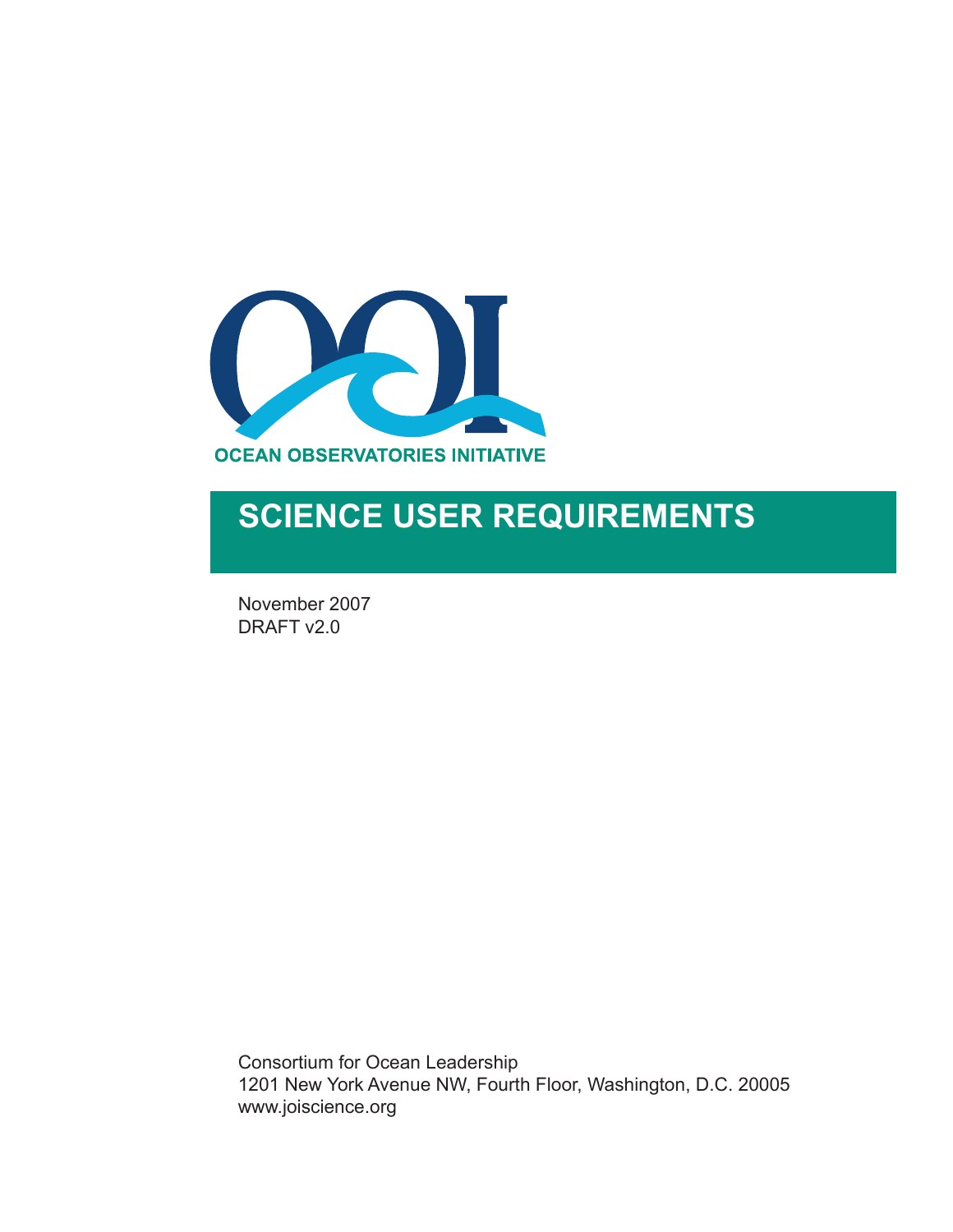## **Table of Contents**

| $\mathbf{1}$ . |     | Purpose of this Document 1                              |
|----------------|-----|---------------------------------------------------------|
|                | 1.1 |                                                         |
| 2.             |     | Coastal-Scale Nodes (CSN) Goal 3                        |
|                | 2.1 |                                                         |
|                | 2.2 |                                                         |
|                | 2.3 |                                                         |
|                | 2.4 |                                                         |
|                | 2.5 |                                                         |
|                | 2.6 | Instrument and Sampling Requirements: Endurance Array 6 |
|                | 2.7 |                                                         |
|                | 2.8 | Instrument and Sampling Requirements: Pioneer Array. 7  |
| 3.             |     | Global-Scale Nodes (GSN) Goal. 8                        |
|                | 3.1 |                                                         |
|                | 3.2 | <b>GSN General Science Requirements  8</b>              |
|                | 3.3 |                                                         |
|                | 3.4 | GSN Instrument and Sampling Requirements 10             |
| 4.             |     | Regional-Scale Nodes (RSN) Goal 12                      |
|                | 4.1 |                                                         |
|                | 4.2 |                                                         |
|                | 4.3 |                                                         |
|                | 4.4 |                                                         |
| 5.             |     | Cyberinfrastructure (CI) Goal 17                        |
|                | 5.1 |                                                         |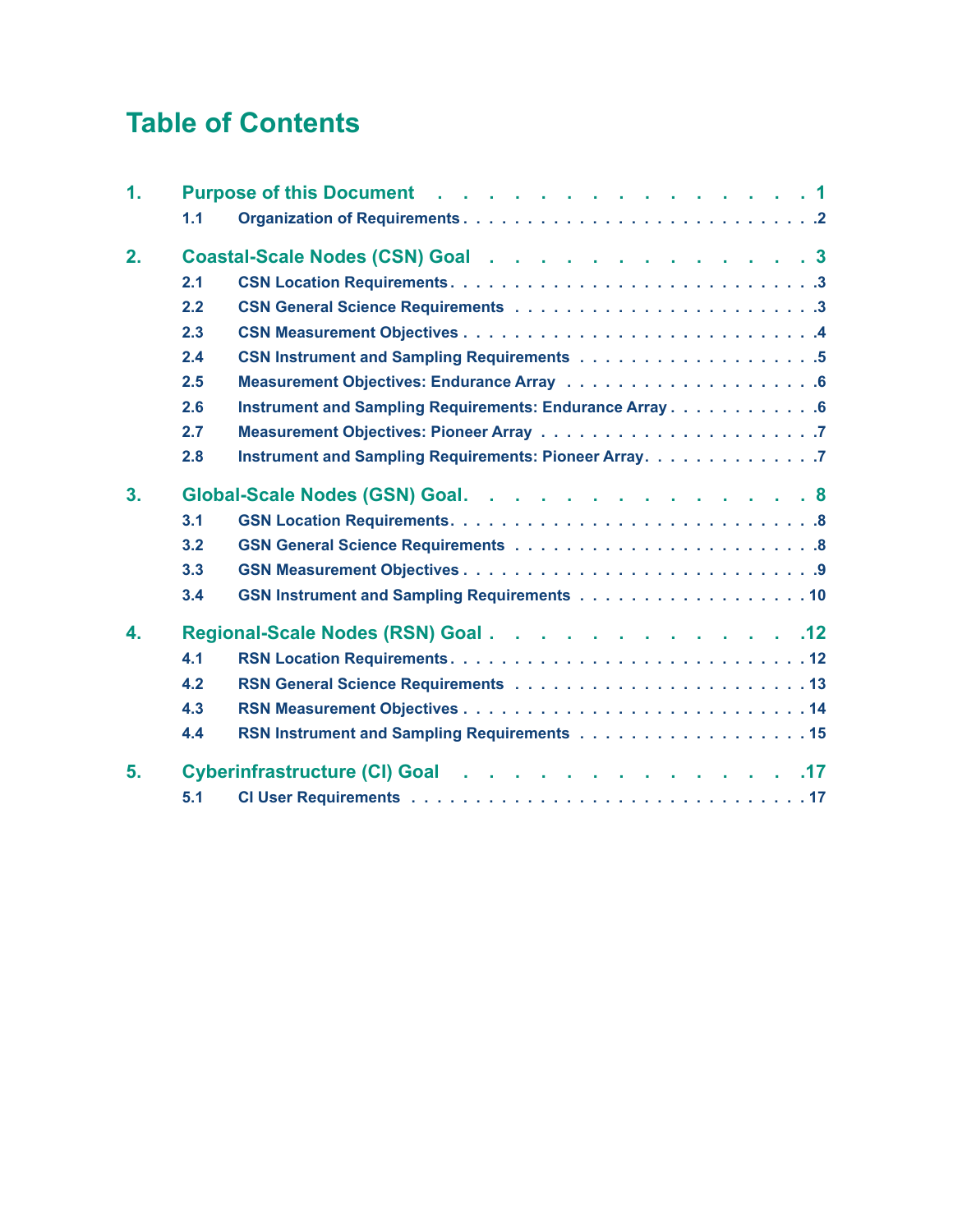### **1.Purpose of this Document**

The science user requirements (SUR) serve to define the desired functionality of the observing elements and the integrated network (i.e., the system). The intent is that these requirements clearly specify the needs of the users of the system, but do not specify (or restrict) the design approach. It is a living document that evolves throughout the life cycle of the OOI Network.

The Ocean Observatories Initiative (OOI) will advance the investigation of complex Earth and ocean processes by providing access to next generation (i.e., transformational) technologies to support interactive and adaptive observatory science. The OOI Network is to be an integrated network of interactive, globally distributed sensors with near real-time access providing scientists with unique opportunities to conduct multi-disciplinary studies of linked atmosphere-ocean-earth processes over timescales of seconds to decades, and spatial scales of millimeters to thousands of kilometers.

Advancing the understanding of how the complex physical, chemical, biological, and geological processes in the ocean, the atmosphere above, and the solid earth below interact requires simultaneous, interdisciplinary measurements on a broad range of temporal and spatial scales. Earth and ocean phenomena range from episodic, short-lived events (e.g., tectonic, volcanic, biological, severe storms), to subtler, longer-term changes or emergent phenomena in ocean systems (e.g., ocean circulation patterns, climate change, ocean acidity, ecosystem trends). The vision for the OOI is a permanent, interactive presence in the ocean to enable continuous observations of ocean processes year-round, in all weather conditions, from sea surface to sub-seafloor, at locations from the nearshore to the remote, open ocean.

The scientific requirements for the OOI trace back to guiding design principles and the research areas identified by the ocean research community in OOI planning documents appearing over the last decade, more recently in the National Research Council report, *Enabling Ocean Research in the 21st Century: Implementation of a Network of Ocean Observatories* (2003), the *Ocean Research Interactive Observatory Networks Report* (2004), the *Ocean Observatories Initiative Science Plan* (2005), and the OOI Science Prospectus (2007). Those topical areas are:

- Ocean-Atmosphere Exchange
- Climate Variability, Ocean Circulation, and Ecosystems
- Turbulent Mixing and Biophysical Interactions
- Coastal Ocean Dynamics and Ecosystems
- Fluid-Rock Interactions and the Subseafloor Biosphere
- Plate-Scale, Ocean Geodynamics

The OOI Science Prospectus (incorporated here by reference) reviewed those topics and linked the research needs to the required infrastructure to support those needs. The format used to illustrate those linkages was a traceability matrix. Ten example questions were taken from a much larger pool of scientific questions to show how the requirements for observations, sensors, sampling, data transmission, and sensor control trace to the proposed infrastructure and high-level requirements. The traceability matrices pointed to common requirements for observations, sensors, and sampling. Those common requirements, along with additional infrastructure or node-specific requirements provide the foundation for this version of science user requirements.

The guiding principles which also serve as a basis for user requirements are:

- Continuous observations at time scales of seconds to decades.
- Spatial measurements from millimeter to kilometers.
- The ability to collect data during storms and other severe conditions.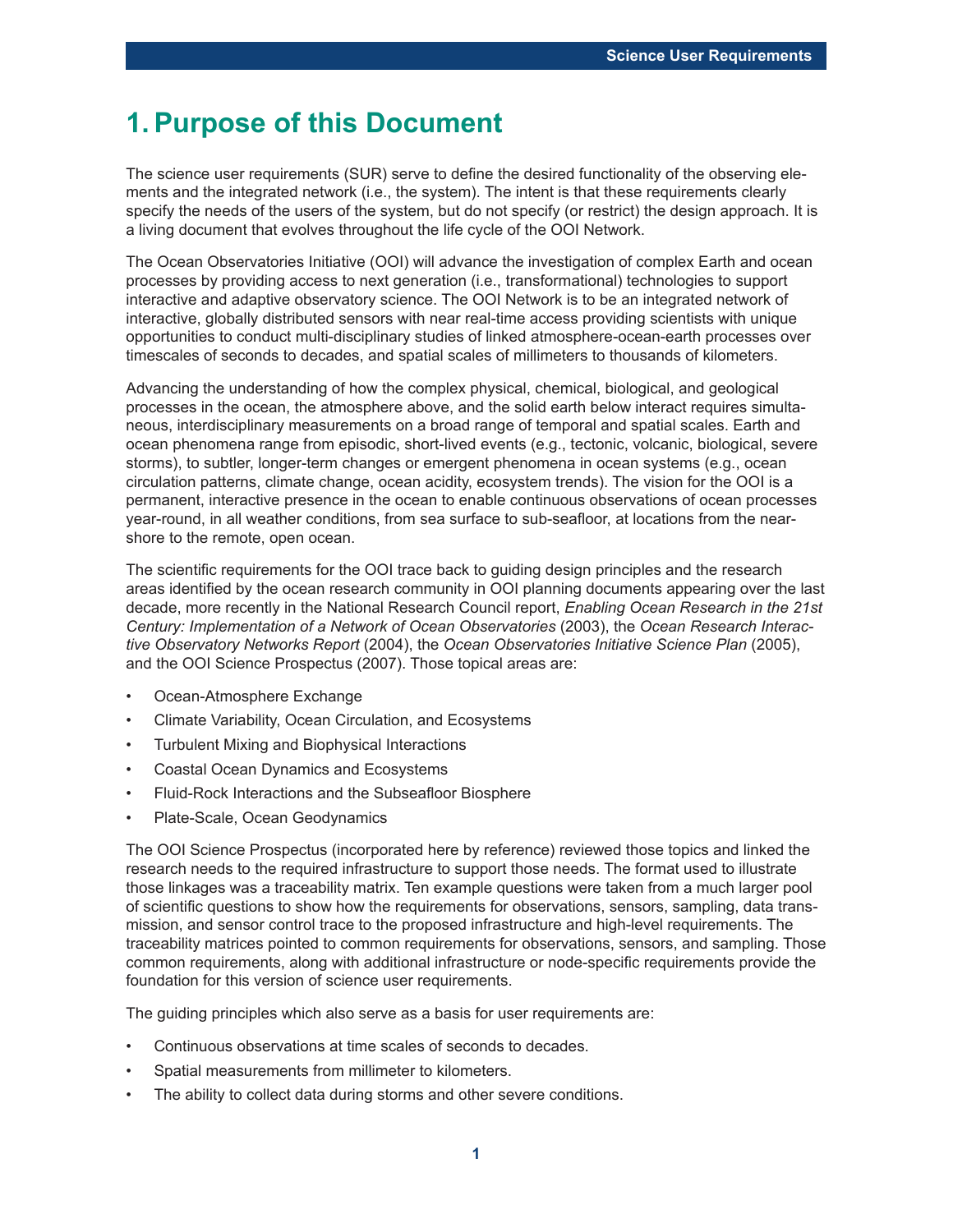- Two-way data transmission and remote instrument control.
- Power delivery to sensors between the sea surface and the seafloor.
- Standard sensor interfaces.
- Autonomous underwater vehicle docking capability for download and battery recharge.
- Access to facilities to deploy, maintain, and calibrate sensors.
- Effective data management system that provides open access to all.

#### **1.1 Organization of Requirements**

Requirements are specified as location requirements, general science requirements, measurement objectives, and associated instrument and sampling requirements. All requirements are assigned an identification number for reference purposes and are binned by infrastructure element, i.e., Coastal-Scale Nodes, Global-Scale Nodes, and Regional-Scaled Nodes. For the Coastal-Scale Nodes, some specific measurement objectives and associated instrument and sampling requirements are listed separately for the Endurance Array and the Pioneer Array. Instrument and sampling requirements are associated with measurement objectives by way of referencing the measurement objective identification number.

References to core sensors are those specified in core sensor tables in the OOI Preliminary Network Design document, incorporated here by reference. The Cyberinfrastructure user requirements are those that enable the science of the OOI system. Science User Requirements will be maintained in a Dynamic Object Oriented Requirements System (DOORS) database and will be linked to the Systems Requirements document forming the basis for design and testing of the OOI system.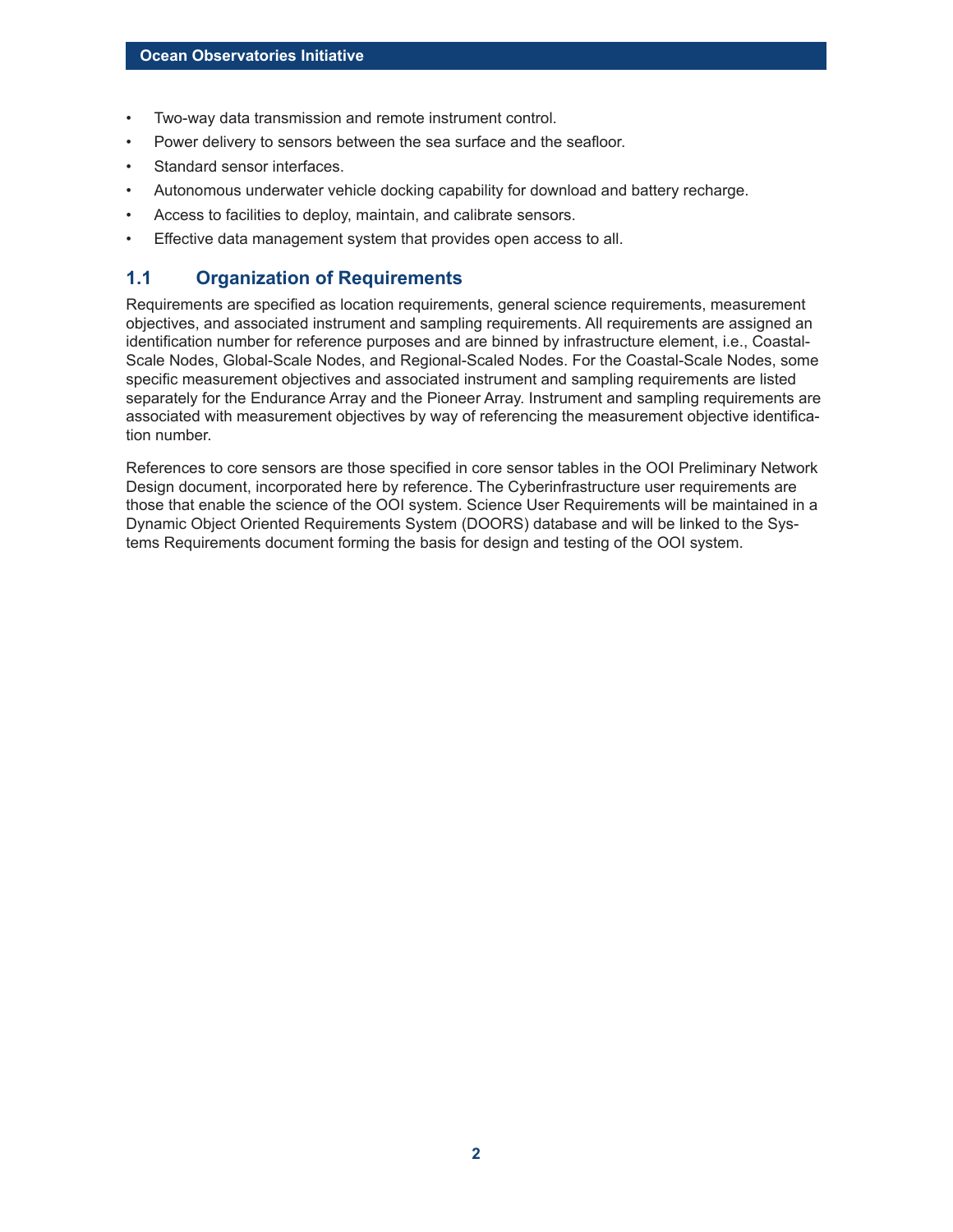## **2. Coastal-Scale Nodes (CSN) Goal**

The Coastal-Scale Nodes (CSN) will support long-term and high space-time resolution observations to understand the physics, chemistry, ecology, and climate science of key regions of the complex coastal ocean. The scientific goals include providing observations of phenomena such as: variability in complex eastern and western boundary current systems; coupling between coastal physics and biology, including nearshore fisheries and biological regime shifts; coastal carbon budgets; terrestrial-oceanic transport of carbon, nutrients, sediments, and fresh water; shelf, shelfbreak and slope exchanges; and coastal hazards such as storms, tsunamis, and hypoxia.

### **2.1 CSN Location Requirements**

Coastal margins are subject to a range of forcing and transport mechanisms such as storms, river plumes, offshore jets, upwelling/downwelling events, and density flows. Many of these are focused or aligned by local topography, and variability in coastal systems is pronounced in the direction perpendicular to the shore. The challenges in locating CSN infrastructure are to adequately sample across the shelf while assessing along-shore variability and to incorporate specific localized effects and still characterize regional, margin-scale phenomena and transports. There are also regional differences in shelf width and geomorphology, wind regime, buoyancy and sediment inputs, tidal characteristics, boundary currents, and anthropogenic pressures. Placing the assets of the CSN in locations with contrasting characteristics will maximize its utility and engender greater interest in the research community. The location requirements are:

| ID      | <b>Description</b>                                                                                                                                                                                                                                                                                                                                                                                                                                                                 |
|---------|------------------------------------------------------------------------------------------------------------------------------------------------------------------------------------------------------------------------------------------------------------------------------------------------------------------------------------------------------------------------------------------------------------------------------------------------------------------------------------|
| CSN-L-1 | The Endurance Array will be located on the continental shelf and slope of the U.S.<br>Pacific Northwest. The shelf in this region is narrow, subject to persistent wind-<br>driven upwelling, influences large buoyancy inputs (e.g., the Columbia River) and<br>an energetic eastern boundary current. This is an area with substantial inter-annual<br>variability forced by fluctuations in patterns of ENSO and variations in circulation of<br>the North Pacific (e.g., PDO). |
| CSN-L-2 | The Pioneer Array will be located on the continental shelf and slope of the Middle<br>Atlantic Bight, south of Massachusetts. The continental shelf is relatively broad<br>with a well-defined shelfbreak front. The region is subject to distributed buoyancy<br>input, variable winds, and intermittent intrusions of Gulf Stream rings and mean-<br>ders. The array will be positioned at the climatological shelfbreak front.                                                  |

### **2.2 CSN General Science Requirements**

System-wide and CSN-specific general requirements (collectively referred to as Coastal Global Scale Nodes or CGSN requirements) are provided in the OOI System Requirements Document (SRD). In addition to CGSN general requirements listed in the SRD, the following general science requirements also apply to the CSN:

| ID       | <b>Description</b>                                                                                                                                                                                                                                     |
|----------|--------------------------------------------------------------------------------------------------------------------------------------------------------------------------------------------------------------------------------------------------------|
| CSN-SR-1 | The CSN will have the capability to support power and data transmission require-<br>ments for designated core sensors (refer to core sensor tables in the Preliminary<br>Network Design document) and capacity for future sensors and instrumentation. |
| CSN-SR-2 | Cabled and locally-generated power resources will be re-allocatable among at-<br>tached modules, science nodes, sensors, instruments, and AUVs as commanded.                                                                                           |
| CSN-SR-3 | System will, where possible, accommodate continuous data transmission from<br>sensors and 2-way, real-time communication for sensor control.                                                                                                           |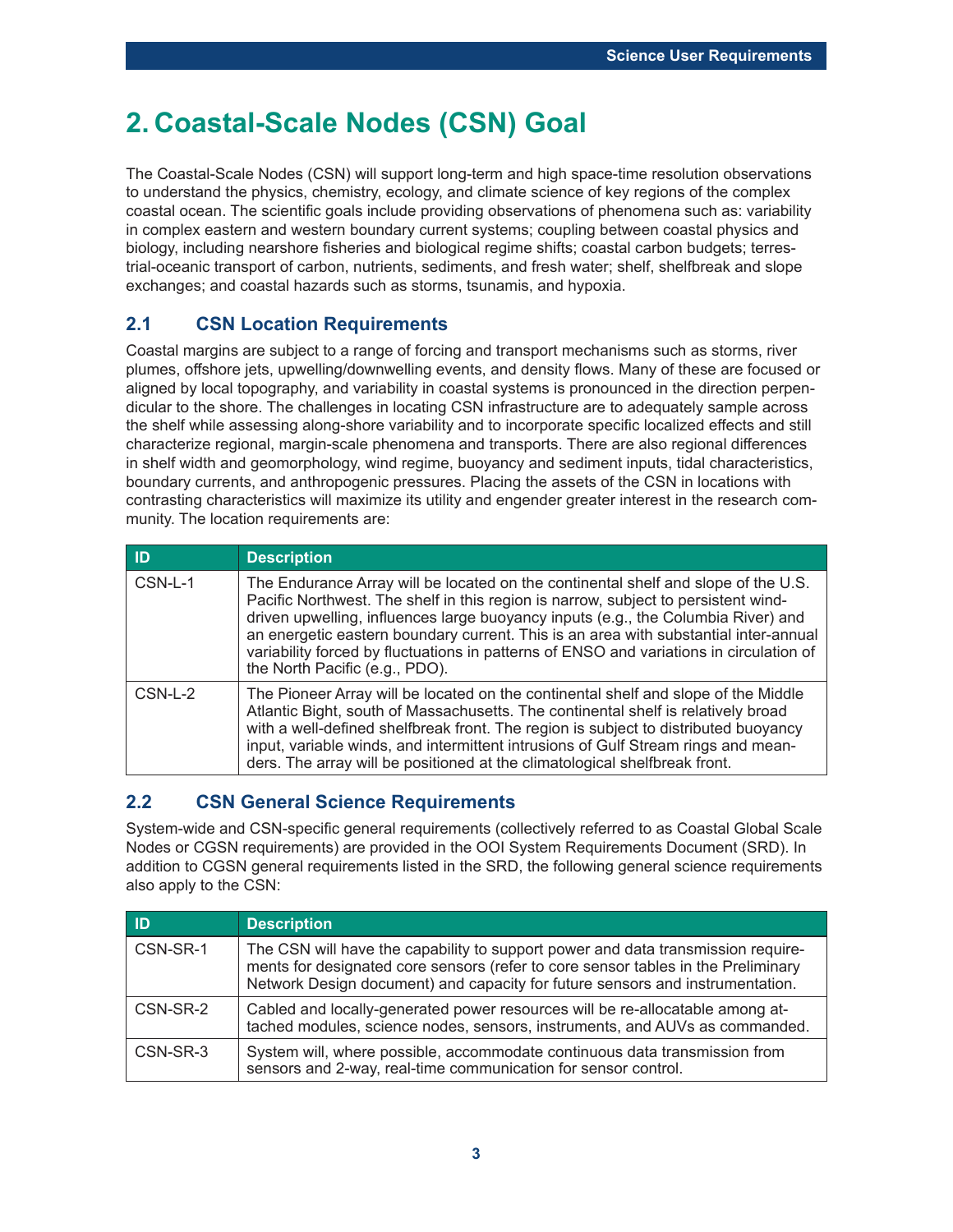| ID        | <b>Description</b>                                                                                                                                                                                                                                                |
|-----------|-------------------------------------------------------------------------------------------------------------------------------------------------------------------------------------------------------------------------------------------------------------------|
| CSN-SR-4  | System capability for bi-directional communication and dynamic command/control<br>among sensors, users, and operators.                                                                                                                                            |
| CSN-SR-5  | The operational status of the CSN shall be logged and publicly available.                                                                                                                                                                                         |
| CSN-SR-6  | Data and associated metadata will be available consistent with the OOI Network<br>Data Policy.                                                                                                                                                                    |
| CSN-SR-7  | Sensors to be deployed on the CSN so as to minimize interference among sen-<br>sors, and provide high bandwidth communication and accurate time base.                                                                                                             |
| CSN-SR-8  | Minimize data and communication latencies.                                                                                                                                                                                                                        |
| CSN-SR-9  | The CSN will, where necessary, buffer data streams in-situ to allow processing<br>and/or later transmission at the maximum available telemetry rate. Buffering will be<br>optimized such that the maximum amount of data are telemetered with minimum<br>latency. |
| CSN-SR-10 | CSN infrastructure noise levels (acoustic, electric, and magnetic) shall be fully<br>characterized, documented, and publicly available.                                                                                                                           |
| CSN-SR-11 | Capability to isolate instruments, sensors, and extension interfaces from power,<br>communications, and time distribution systems.                                                                                                                                |
| CSN-SR-12 | The CSN will have internal data storage capacity of 6 months.                                                                                                                                                                                                     |
| CSN-SR-13 | The CSN will have the ability to accommodate expansion of the network infrastruc-<br>ture (e.g., additional science nodes, arrays, moorings, instruments, and mobile<br>assets) over its operational life.                                                        |
| CSN-SR-14 | The CSN will have the ability to accommodate additions to the sensor suite over<br>the operational life.                                                                                                                                                          |
| CSN-SR-15 | The CSN must operate to allocate power appropriate to instrumentation and sen-<br>sor requirements, and minimize downtime and impact to the network caused by<br>sensor or infrastructure failure.                                                                |
| CSN-SR-16 | Schedules for planned maintenance that affect user instruments or data streams<br>shall be available to instruments and users in a timely fashion.                                                                                                                |
| CSN-SR-17 | Instrumentation and sensors maintainable at 6-month intervals.                                                                                                                                                                                                    |
| CSN-SR-18 | The projected amount of downtime during maintenance operations shall be avail-<br>able to instruments and users in a timely fashion.                                                                                                                              |

### **2.3 CSN Measurement Objectives**

| ID       | <b>Description</b>                                                                                                                                                                                                                                                                                                        |
|----------|---------------------------------------------------------------------------------------------------------------------------------------------------------------------------------------------------------------------------------------------------------------------------------------------------------------------------|
| CSN-MO-1 | Time series of surface meteorological observations suitable for estimation of bulk<br>air-sea fluxes of momentum, heat and moisture as well as direct covariance mea-<br>surements of momentum and buoyancy fluxes.                                                                                                       |
| CSN-MO-2 | Observations of turbulent mixing and gas exchange at the sea surface.                                                                                                                                                                                                                                                     |
| CSN-MO-3 | Time series observations of dynamic processes and structure in the surface mixed<br>layer and upper ocean.                                                                                                                                                                                                                |
| CSN-MO-4 | Time series observations of surface to near seafloor distribution and variability of<br>standard hydrographic properties, currents, mixing, and biogeochemical param-<br>eters such as carbon, other particulate and dissolved materials, optical properties,<br>estimated phytoplankton biomass, and primary production. |
| CSN-MO-5 | Observations of bottom boundary layer dynamics, currents, dissolved properties,<br>community respiration, suspended particulate characteristics.                                                                                                                                                                          |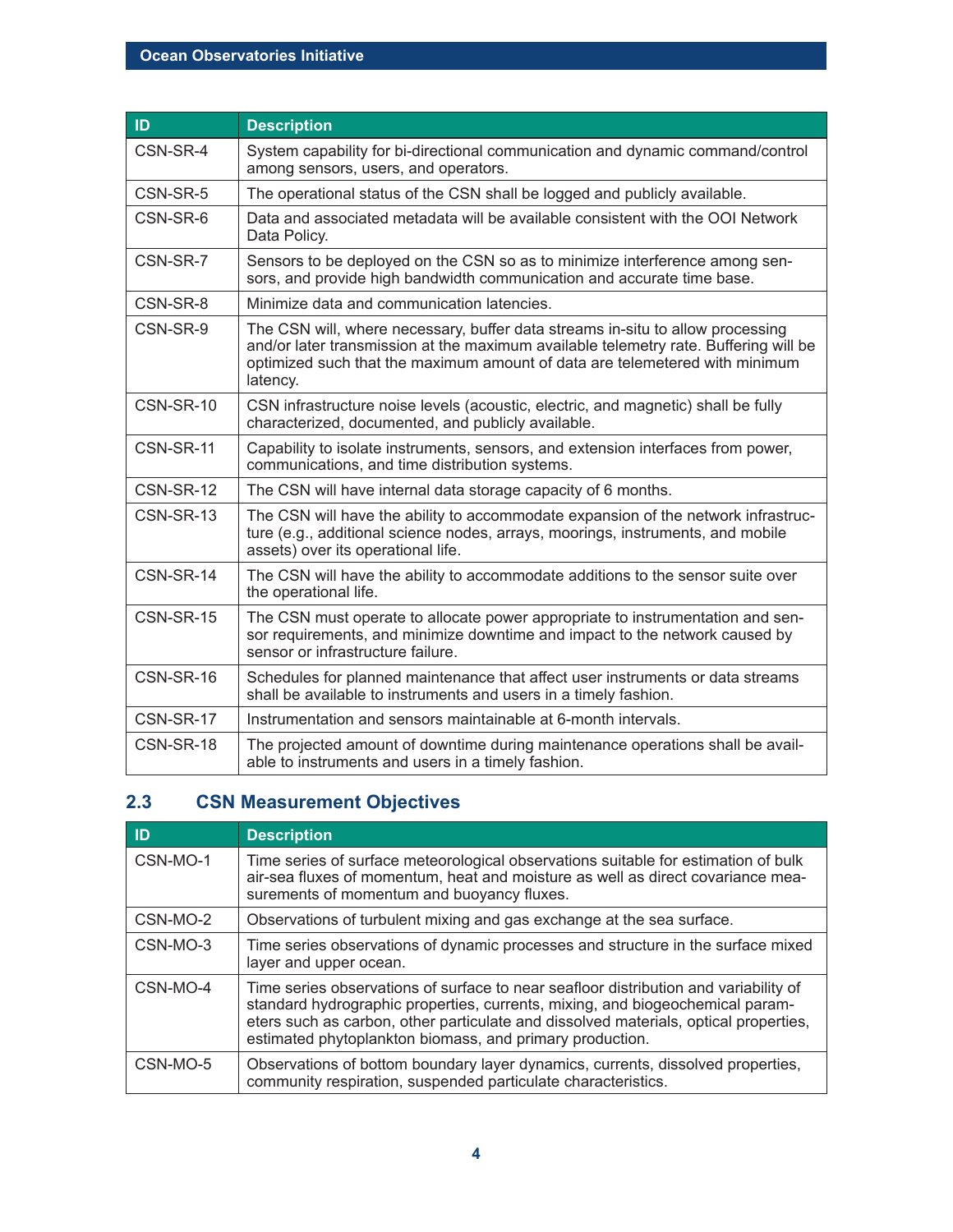| ID        | <b>Description</b>                                                                                                                                                                                                                                                                                                                                                                                                                                                                    | <b>Reference</b>        |
|-----------|---------------------------------------------------------------------------------------------------------------------------------------------------------------------------------------------------------------------------------------------------------------------------------------------------------------------------------------------------------------------------------------------------------------------------------------------------------------------------------------|-------------------------|
| CSN-SR-19 | Provide high quality, high resolution observations of: air tem-<br>perature; specific humidity; barometric pressure; wind speed and<br>direction, wind stress; shortwave radiation; longwave radiation;<br>sea surface temperature and conductivity; precipitation; surface<br>waves.                                                                                                                                                                                                 | CSN-MO-1                |
| CSN-SR-20 | Surface platforms with power and communications to accommo-<br>date sensors for surface meteorology and direct covarient fluxes:<br>thermistor, hygrometer, barometer, sonic anemometer, pyranom-<br>eter, pyrgeometer, in-water temperature/conductivity, rain gauge,<br>motion sensor.                                                                                                                                                                                              | CSN-MO-1                |
| CSN-SR-21 | Provide high quality, high resolution observations of: pCO2 in air;<br>sea surface pCO2; pH, dissolved oxygen.                                                                                                                                                                                                                                                                                                                                                                        | CSN-MO-2                |
| CSN-SR-22 | Surface platforms with power and communications to accommo-<br>date sensors for CO2 and O2 exchange: IR gas analyzer, in-water<br>pCO2 analyzer, pH, DO sensor.                                                                                                                                                                                                                                                                                                                       | CSN-MO-2                |
| CSN-SR-23 | Surface platforms with sufficient physical stability to support,<br>protect, and operate instrumentation and sensors in open ocean<br>conditions.                                                                                                                                                                                                                                                                                                                                     | <b>CSN-MO-1,2</b>       |
| CSN-SR-24 | Provide high quality observations of the upper 150 meters with<br>high vertical and temporal resolution of the following parameters:<br>temperature, conductivity, pressure; horizontal current velocity<br>(shear); vertical velocity; pCO2; pH; dissolved oxygen; penetrating<br>solar radiation; chlorophyll-a, optical backscatter, colored dis-<br>solved organic matter (CDOM), photosynthetically available radia-<br>tion (PAR), optical attenuation and absorption, nitrate. | CSN-MO-3                |
| CSN-SR-25 | Provide high quality, high vertical resolution observations from<br>near surface to near seafloor for parameters as listed in CSN-<br>SR-24.                                                                                                                                                                                                                                                                                                                                          | <b>CSN-MO-4,5</b>       |
| CSN-SR-26 | Moorings with capabilities to support instrumented, autonomous<br>profilers and fixed depth instrumentation/sensors for water column<br>observations.                                                                                                                                                                                                                                                                                                                                 | CSN-MO-2,<br>3, 4, 5    |
| CSN-SR-27 | Water column sensors for sampling/observation requirements:<br>conductivity-temperature-depth (CTD), fixed and profiling cur-<br>rent meters, pCO2 sensor, pH, DO, profiling spectral radiometer,<br>transmissometer, Chl-a/CDOM fluorometer, PAR radiometer, multi-<br>channel spectrophotometer, nutrients (nitrate, nitrite, phosphate,<br>silicate).                                                                                                                              | CSN-MO-2,<br>3, 4, 5    |
| CSN-SR-28 | Moorings equipped with profilers capable of sampling the water<br>column from surface to near bottom at high-vertical resolution.                                                                                                                                                                                                                                                                                                                                                     | CSN-MO-3,<br>4, 5       |
| CSN-SR-29 | Profilers should accommodate the core sensor package (see core<br>sensor tables in the Preliminary Network Design document).                                                                                                                                                                                                                                                                                                                                                          | CSN-MO-1,<br>2, 3, 4, 5 |
| CSN-SR-30 | Capability to sample the upper water column (0-150 meters) in<br>vertical profile with resolution of sub-meter to meter intervals.                                                                                                                                                                                                                                                                                                                                                    | <b>CSN-MO-2,3</b>       |
| CSN-SR-31 | Capability for multiple upper water column profiles per day (up to 8<br>profiles per day).                                                                                                                                                                                                                                                                                                                                                                                            | <b>CSN-MO-2,3</b>       |
| CSN-SR-32 | Capability to sample from 150 meters depth to near seafloor at<br>meter to 10-meter intervals.                                                                                                                                                                                                                                                                                                                                                                                        | CSN-MO-2,<br>3, 4, 5    |

### **2.4 CSN Instrument and Sampling Requirements**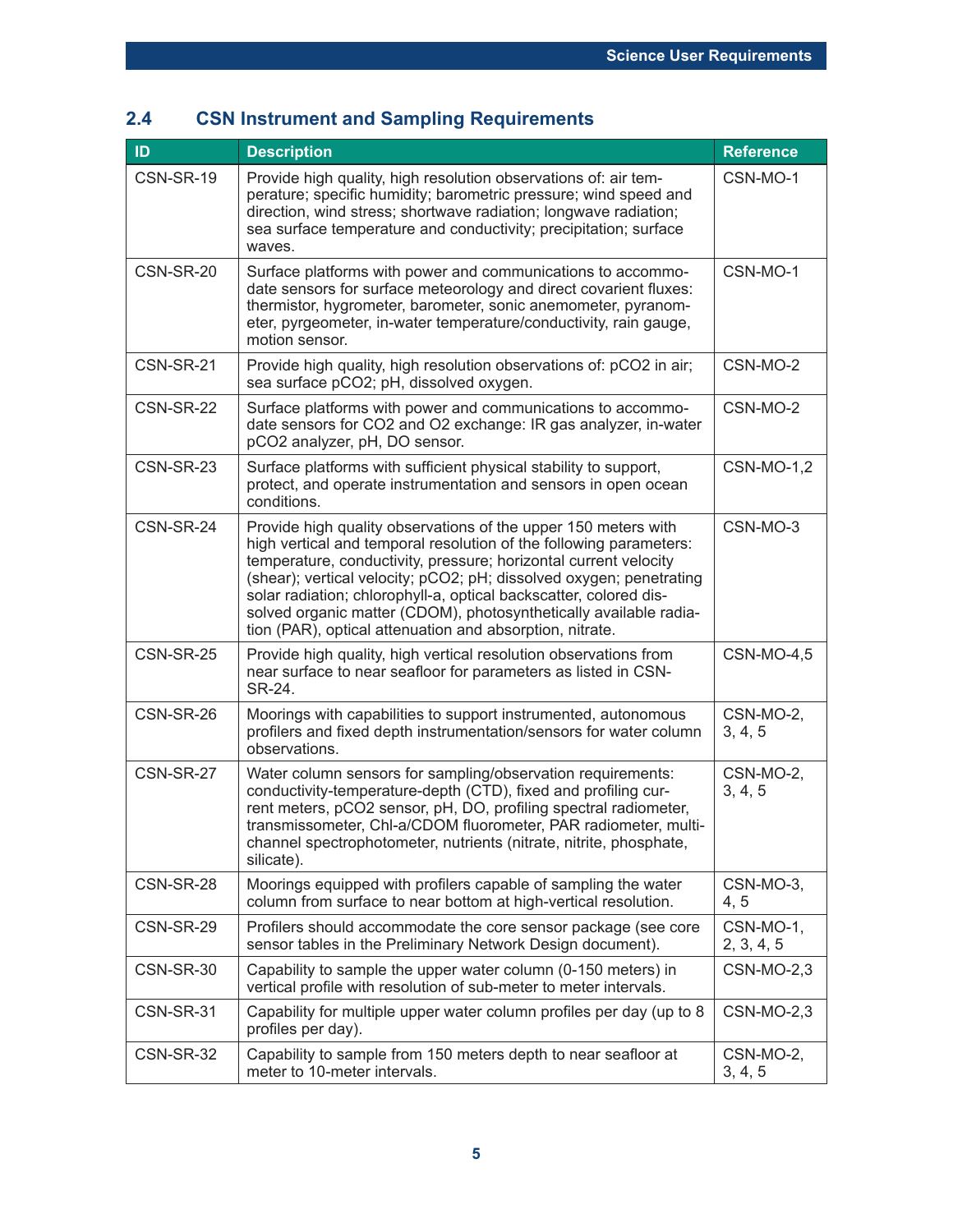| ID        | <b>Description</b>                                                                                                                                                           | <b>Reference</b>        |
|-----------|------------------------------------------------------------------------------------------------------------------------------------------------------------------------------|-------------------------|
| CSN-SR-33 | Capability for multiple surface to bottom water column profiles<br>(maximum number is depth dependant).                                                                      | CSN-MO-2,<br>3, 4, 5    |
| CSN-SR-34 | Capability to adjust profiling intervals and speed throughout the<br>water column i.e., operate in sampling mode over smaller and/or<br>fixed depth intervals.               | CSN-MO-3,<br>4.5        |
| CSN-SR-35 | Two-way, near-real time communications, where possible, to<br>adjust sensor sampling rates and other sensor and instrument<br>parameters.                                    | CSN-MO-1,<br>2, 3, 4, 5 |
| CSN-SR-36 | Accommodate and integrate instrumented mobile platforms such<br>as profilers, autonomous underwater vehicles (AUVs), and gliders<br>into the design of fixed infrastructure. | CSN-MO-3,<br>4.5        |
| CSN-SR-37 | Instrumented autonomous vehicles (AUVs and or gliders) with<br>capability to extend spatial coverage along and across the shelf.                                             | CSN-MO-3.<br>4, 5       |
| CSN-SR-38 | Moorings with benthic modules or nodes to supply power and<br>communication to seafloor instrumentation and sensors.                                                         | <b>CSN-MO-4,5</b>       |

### **2.5 Measurement Objectives: Endurance Array**

| ID        | <b>Description</b>                                                                                                                                                                                                                                                                                                                             |
|-----------|------------------------------------------------------------------------------------------------------------------------------------------------------------------------------------------------------------------------------------------------------------------------------------------------------------------------------------------------|
|           | All CSN measurement objectives listed plus specific objectives listed below.                                                                                                                                                                                                                                                                   |
| CSN-MO-6  | A permanent coastal observatory to provide continuous and coherent multi-disci-<br>plinary measurements to resolve long-term trends while providing temporal resolu-<br>tion to observe episodic events and resolve rapidly varying processes.                                                                                                 |
| CSN-MO-7  | Permanent cross-margin line(s) of moorings to provide observations of cross-shelf<br>and along-shelf variability over seasonal, interannual, and climatic time scales.                                                                                                                                                                         |
| CSN-MO-8  | Provide high power and communications bandwidth via cable connections to<br>shore.                                                                                                                                                                                                                                                             |
| CSN-MO-9  | Observations of pelagic and benthic organisms, and site-specific events.                                                                                                                                                                                                                                                                       |
| CSN-MO-10 | Additional capability for power and bandwidth to support future observations (i.e.,<br>accommodate the potential of additional sensors) such as zooplankton and other<br>nekton biomass and size class, biogeochemical processes and sediment-seawater<br>exchange, high definition visible images, seafloor imaging, sediment transport, etc. |

### **2.6 Instrument and Sampling Requirements: Endurance Array**

| ID                                                                                           | <b>Description</b>                                                                                                                                                                                                           | <b>Reference</b> |
|----------------------------------------------------------------------------------------------|------------------------------------------------------------------------------------------------------------------------------------------------------------------------------------------------------------------------------|------------------|
| All CSN instrument and sampling requirements listed plus specific requirements listed below. |                                                                                                                                                                                                                              |                  |
| CSN-SR-39                                                                                    | A line of at least 3 moorings offshore of Newport, OR to be placed<br>at depths ranging from 25 to 500 meters, at sites representative of<br>conditions on the inner shelf, middle shelf, and continental slope.             | CSN-MO-6-8       |
| CSN-SR-40                                                                                    | High power and communications furnished to at least 2 moorings<br>via electrical-optical (EO) cable extension of the RSN cable to sup-<br>port power-demanding sensors with real-time, high bandwidth data<br>communication. | CSN-<br>MO-6-10  |
| CSN-SR-41                                                                                    | A line of at least 2 moorings offshore of Grays Harbor, WA to be<br>placed at depths ranging from 25 to 150 meters, at sites represen-<br>tative of conditions on the continental shelf.                                     | CSN-MO-6.7       |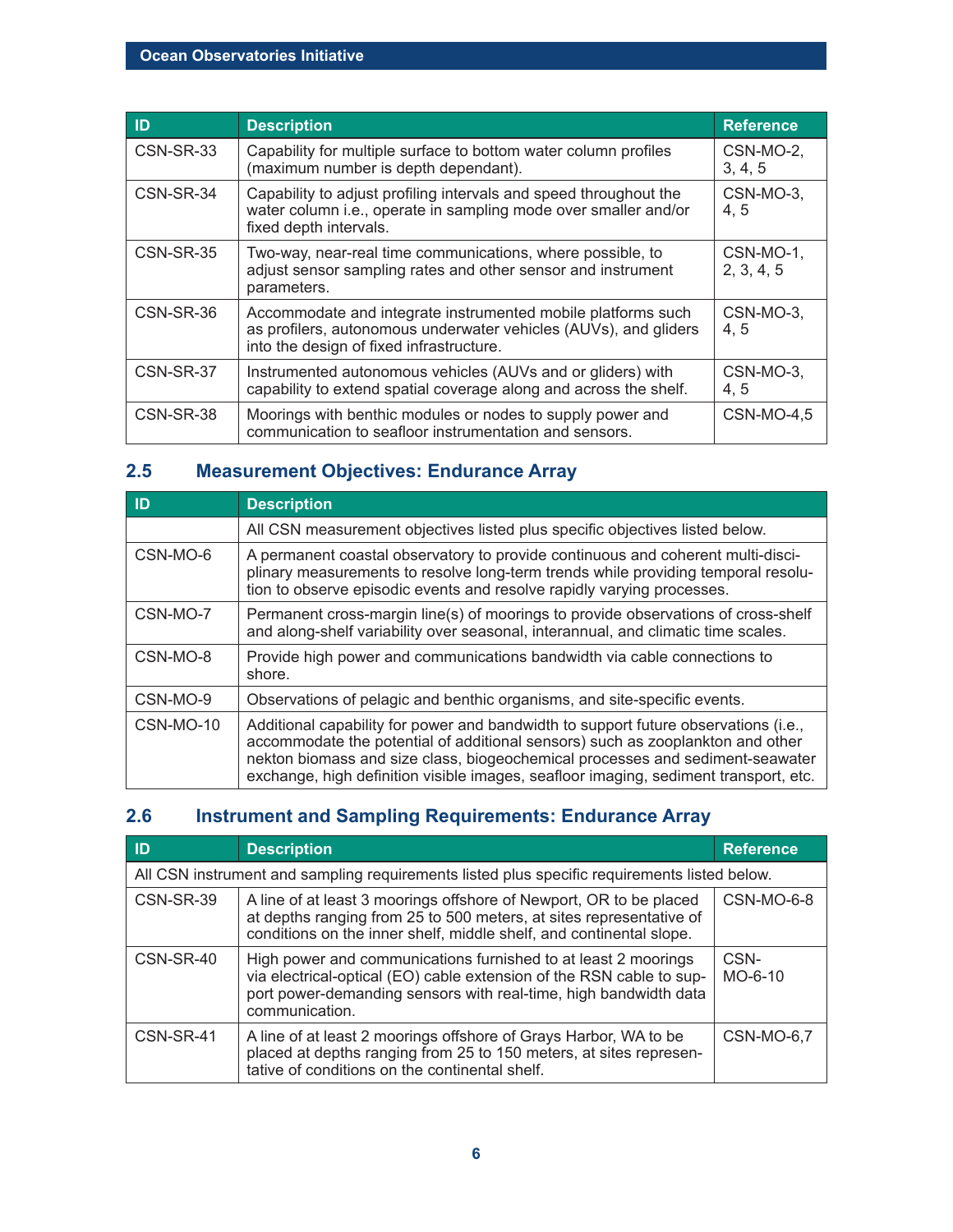| <b>ID</b> | <b>Description</b>                                                                                                         | <b>Reference</b>  |
|-----------|----------------------------------------------------------------------------------------------------------------------------|-------------------|
| CSN-SR-42 | Moorings with benthic nodes to support required instrumentation<br>and sensors, and additional modules or instrumentation. | <b>CSN-MO-8,9</b> |
| CSN-SR-43 | A sustainable operational lifetime of 25 years.                                                                            | CSN-MO-6          |
| CSN-SR-44 | Collection of visible images via camera deployed at benthic node.                                                          | CSN-MO-9          |
| CSN-SR-45 | Instrumented gliders with capability to extend observations up to<br>500 km along-shelf.                                   | CSN-MO-7          |

### **2.7 Measurement Objectives: Pioneer Array**

| ID                                                                           | <b>Description</b>                                                                                                                                                |  |
|------------------------------------------------------------------------------|-------------------------------------------------------------------------------------------------------------------------------------------------------------------|--|
| All CSN measurement objectives listed plus specific objectives listed below. |                                                                                                                                                                   |  |
| CSN-MO-11                                                                    | A relocatable array of instruments and sensors optimized to focus on high spatial<br>(vertical and horizontal) resolution of continental shelf processes.         |  |
| CSN-MO-12                                                                    | Array to be designed to resolve shelf transport processes and ecosystem dynam-<br>ics.                                                                            |  |
| CSN-MO-13                                                                    | Array to be configured and instrumented to provide multidisciplinary, synoptic mea-<br>surements spanning the shelfbreak at high temporal and spatial resolution. |  |
| CSN-MO-14                                                                    | Fixed moorings to be augmented by instrumented AUVs and gliders.                                                                                                  |  |

### **2.8 Instrument and Sampling Requirements: Pioneer Array**

| ID                                                                                           | <b>Description</b>                                                                                                                                      | <b>Reference</b> |
|----------------------------------------------------------------------------------------------|---------------------------------------------------------------------------------------------------------------------------------------------------------|------------------|
| All CSN instrument and sampling requirements listed plus specific requirements listed below. |                                                                                                                                                         |                  |
| CSN-SR-45                                                                                    | The Pioneer Array will be designed for a sustainable, operational<br>lifetime of 3-5 years from the time the full array is commissioned.                | CSN-MO-11        |
| CSN-SR-46                                                                                    | Upon completion of first deployment, the array will be reconfigured<br>and deployed at a TBD location.                                                  | CSN-MO-11        |
| CSN-SR-47                                                                                    | The array will be located to span the shelfbreak front (determined<br>by climatology).                                                                  | CSN-<br>MO-12,13 |
| CSN-SR-48                                                                                    | Benthic nodes with capability to support power and communication<br>requirements for sensors, instrumentation, and at least one AUV<br>docking station. | CSN-MO-14        |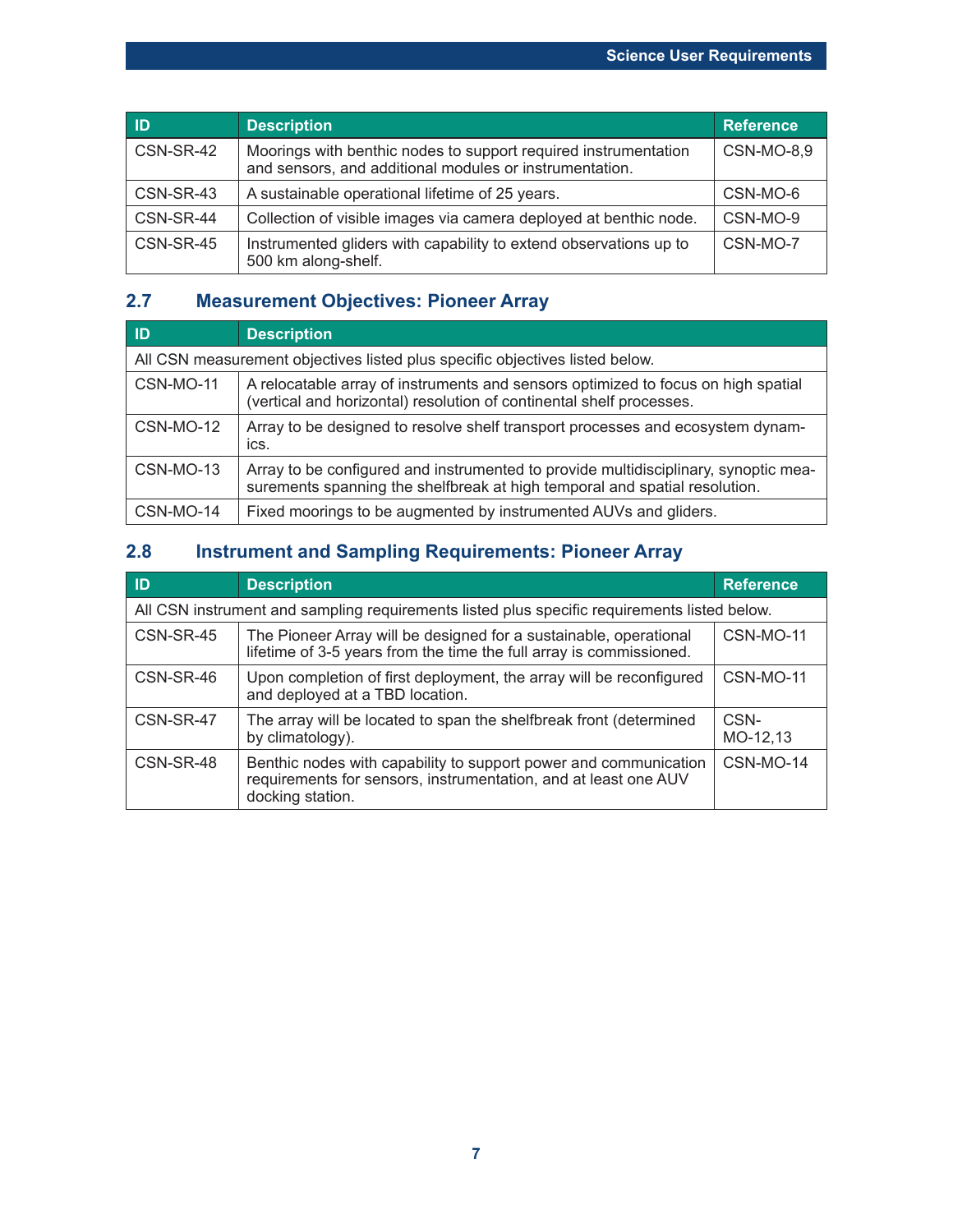## **3. Global-Scale Nodes (GSN) Goal**

The Global-Scale Nodes will support air-sea, water-column, and seafloor sensors operating in remote, scientifically important locations and provide data and near-real time interaction to diverse communities of scientific and educational users. The scientific goals are to provide sustained and simultaneous atmospheric, physical, biogeochemical, ecological, and seafloor observations at fixed locations in support of research into: air-sea interactions and gas exchange; processes at critical high latitude sites; the global carbon cycle; ocean acidification; and global geodynamics.

#### **3.1 GSN Location Requirements**

The criteria for the location of Global Sites include: high scientific value with impact to a broad range of disciplines, the location's contribution to a global network (e.g., OceanSITES, DART, TAO), prioritizations from previous community planning efforts, and occupation of sites beyond the reach of present technology. High latitude, remote sites where less observing capability exists are also considered a priority, as are sites considered representative of ocean basins and/or biogeographic provinces. The requirements for location of Global sites are as follows:

| <b>ID</b> | <b>Description</b>                                                                                                                                                 |
|-----------|--------------------------------------------------------------------------------------------------------------------------------------------------------------------|
| GSN-L-1   | Locations with high science value in Pacific and Atlantic Oceans.                                                                                                  |
| GSN-L-2   | Sites in contrasting ocean provinces.                                                                                                                              |
| GSN-L-3   | Sites for which in situ data would be considered transformational.                                                                                                 |
| GSN-L-4   | Sites requiring advanced buoy or platform technology to acquire observations.                                                                                      |
| GSN-L-5   | Sites that would serve as strategic locations for the benefit of science and "proof of<br>concept" for highly capable, physically stable buoy or platform designs. |
| GSN-L-6   | Selection of sites should address as many of the above requirements as possible.                                                                                   |

#### **3.2 GSN General Science Requirements**

System-wide and GSN-specific general requirements (collectively referred to as CGSN requirements) are provided in the OOI System Requirements Document (SRD). In addition to CGSN general requirements listed in the SRD, the following general science requirements also apply to the GSN:

| ID       | <b>Description</b>                                                                                                                                                                                                                                |
|----------|---------------------------------------------------------------------------------------------------------------------------------------------------------------------------------------------------------------------------------------------------|
| GSN-SR-1 | The GSN will have the capability to support power and data transmission require-<br>ments for designated core sensors (see core sensor tables in the Preliminary<br>Network Design document) and capacity for future sensors and instrumentation. |
| GSN-SR-2 | Power resources will be re-allocatable, where possible, among attached modules,<br>science nodes, sensors, and instruments as commanded.                                                                                                          |
| GSN-SR-3 | System capability for bi-directional communication and dynamic command/control<br>among sensors, users, and operators.                                                                                                                            |
| GSN-SR-4 | The operational status of the GSN shall be logged and publicly available.                                                                                                                                                                         |
| GSN-SR-5 | Data and associated metadata will be available consistent with the OOI Network<br>Data Policy.                                                                                                                                                    |
| GSN-SR-6 | Sensors to be deployed on the GSN so as to minimize interference among sen-<br>sors, and provide high bandwidth communication and accurate time base.                                                                                             |
| GSN-SR-7 | Minimize data and communication latencies.                                                                                                                                                                                                        |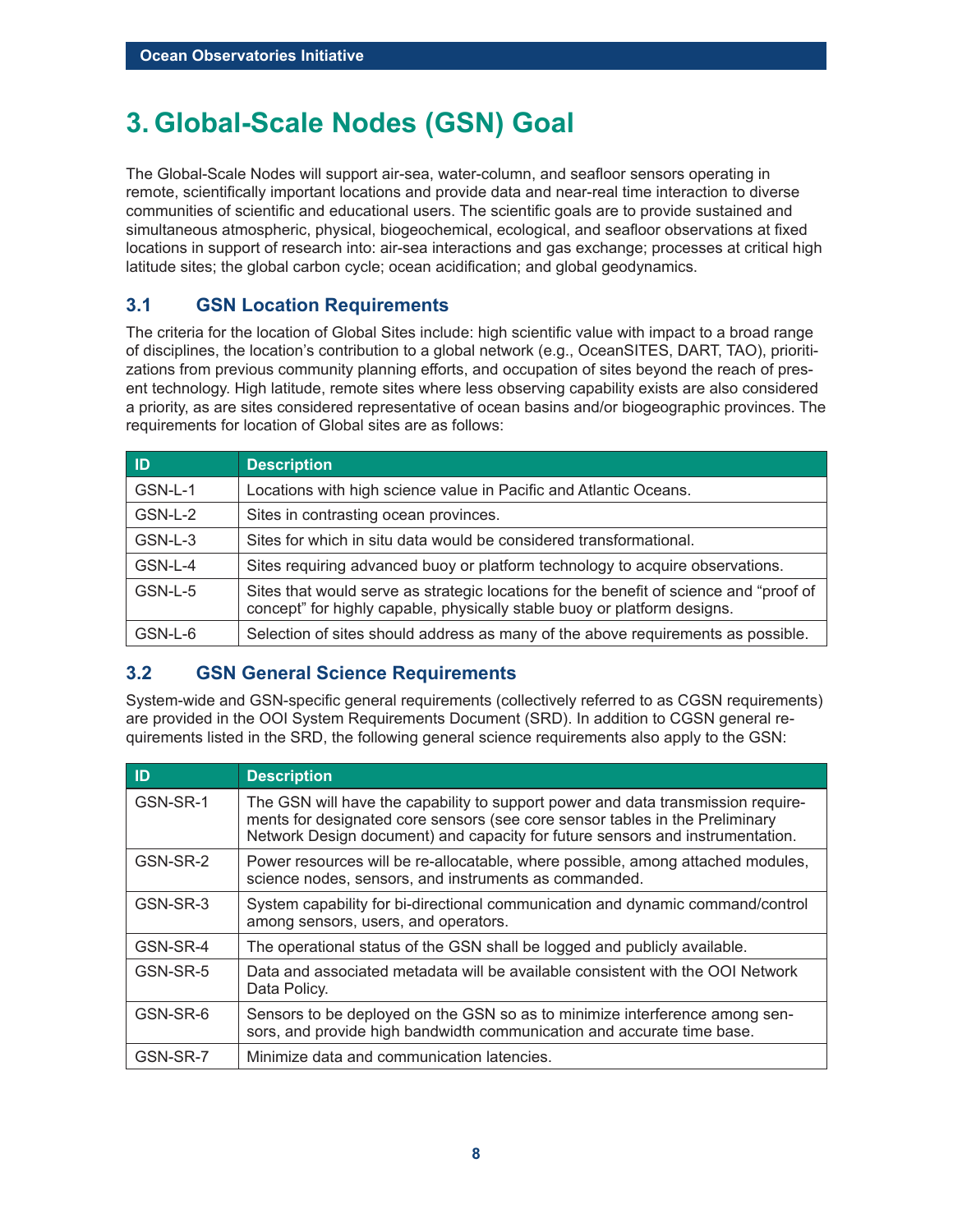| ID        | <b>Description</b>                                                                                                                                                                                                                                                |
|-----------|-------------------------------------------------------------------------------------------------------------------------------------------------------------------------------------------------------------------------------------------------------------------|
| GSN-SR-8  | The CSN will, where necessary, buffer data streams in-situ to allow processing<br>and/or later transmission at the maximum available telemetry rate. Buffering will be<br>optimized such that the maximum amount of data are telemetered with minimum<br>latency. |
| GSN-SR-9  | The GSN will have internal data storage capacity of 12 months.                                                                                                                                                                                                    |
| GSN-SR-10 | GSN infrastructure noise levels (acoustic, electric, and magnetic) shall be fully<br>characterized, documented, and publicly available.                                                                                                                           |
| GSN-SR-11 | Capability to isolate commandable instruments, sensors, and extension interfaces<br>from power, communications, and time distribution systems.                                                                                                                    |
| GSN-SR-12 | The GSN will have the ability to accommodate expansion of the network infra-<br>structure (e.g., additional sites, science nodes, moorings, instruments, and mobile<br>assets) over its operational life.                                                         |
| GSN-SR-13 | The GSN will have the ability to accommodate additions to the sensor suite, includ-<br>ing changes in data rates, over the operational life.                                                                                                                      |
| GSN-SR-14 | The GSN must operate to allocate power appropriate to instrumentation and sen-<br>sor requirements, and minimize downtime and impact to the network caused by<br>sensor or infrastructure failure.                                                                |
| GSN-SR-15 | Schedules for planned maintenance that affects user instruments or data streams<br>shall be available to instruments and users in a timely fashion.                                                                                                               |
| GSN-SR-16 | Instrumentation and sensors must be robust enough to be maintained at routine<br>12-month intervals.                                                                                                                                                              |
| GSN-SR-17 | The projected amount of downtime during maintenance operations shall be avail-<br>able to instruments and users in a timely fashion.                                                                                                                              |

### **3.3 GSN Measurement Objectives**

| ID       | <b>Description</b>                                                                                                                                                                                                                                                                                                        |
|----------|---------------------------------------------------------------------------------------------------------------------------------------------------------------------------------------------------------------------------------------------------------------------------------------------------------------------------|
| GSN-MO-1 | Time series of surface meteorological observations suitable for estimation of bulk<br>air-sea fluxes of momentum, heat and moisture as well as direct covariance mea-<br>surements of momentum and buoyancy fluxes.                                                                                                       |
| GSN-MO-2 | Observations of ocean wind waves and swell, flow structures within the upper<br>ocean, upper ocean turbulence, and other exchange processes at the air-sea inter-<br>face and upper ocean during severe storms (i.e., high wind, waves, sea spray).                                                                       |
| GSN-MO-3 | Observations of turbulent mixing and gas exchange at the sea surface.                                                                                                                                                                                                                                                     |
| GSN-MO-4 | Time series observations of dynamic processes and structure in the surface mixed<br>layer and upper ocean.                                                                                                                                                                                                                |
| GSN-MO-5 | Time series observations of surface to near seafloor distribution and variability of<br>standard hydrographic properties, currents, mixing, and biogeochemical param-<br>eters such as carbon, other particulate and dissolved materials, optical properties,<br>estimated phytoplankton biomass, and primary production. |
| GSN-MO-6 | Observations of bottom boundary layer dynamics, dissolved properties, community<br>respiration, suspended particulate characteristics.                                                                                                                                                                                    |
| GSN-MO-7 | Observations of the global sound field to detect earthquakes, nuclear explosions,<br>track marine mammals.                                                                                                                                                                                                                |
| GSN-MO-8 | Observations of global seismicity.                                                                                                                                                                                                                                                                                        |
| GSN-MO-9 | Capability to support investigations of global heat content and large-scale thermal<br>variability.                                                                                                                                                                                                                       |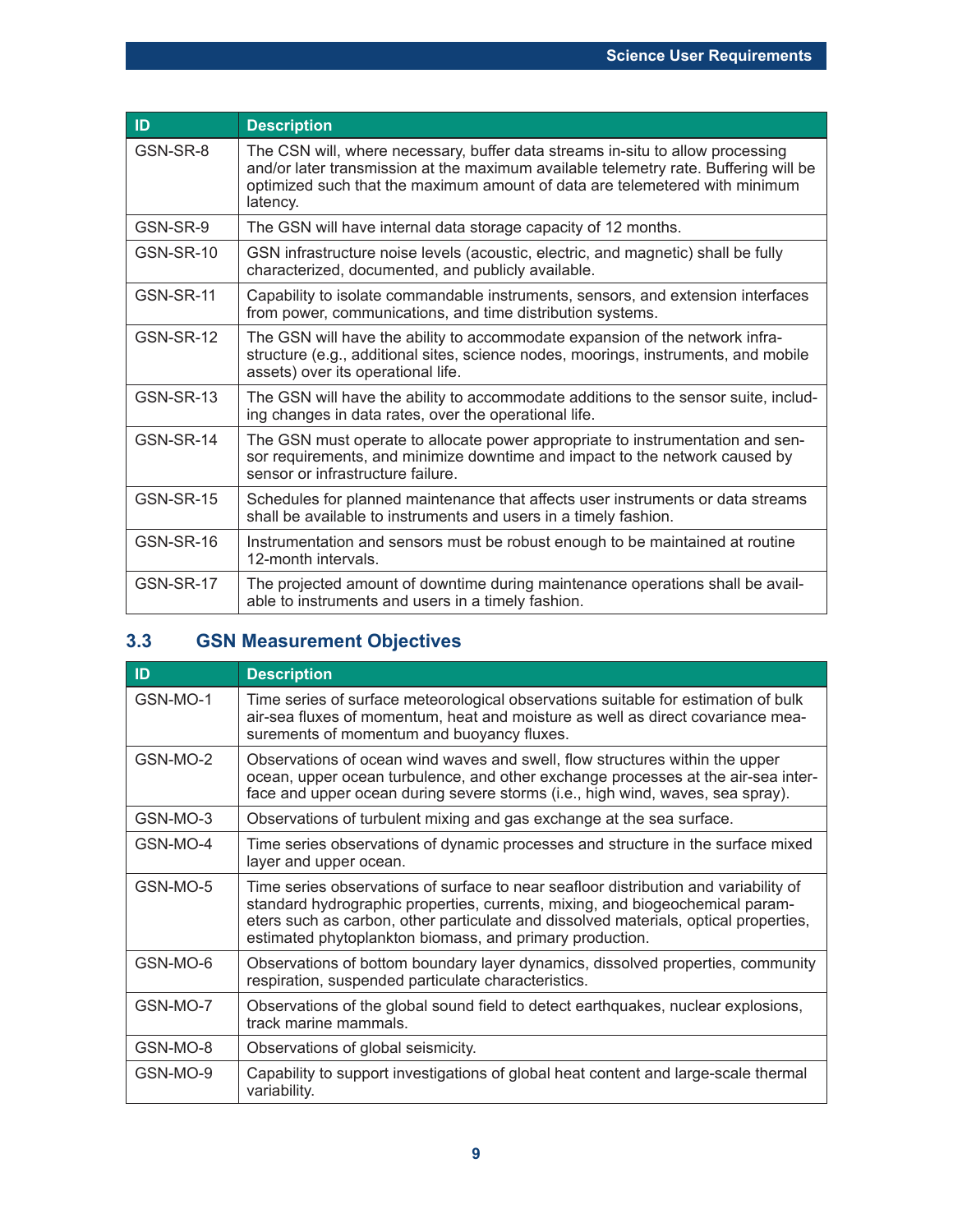| ID        | <b>Description</b>                                                                          |
|-----------|---------------------------------------------------------------------------------------------|
| GSN-MO-10 | Capability to support observations of atmospheric aerosols.                                 |
| GSN-MO-11 | Capability to support observations of BSRN compliant direct and diffuse solar<br>radiation. |

*Note: All sites will not be capable of supporting all objectives.*

### **3.4 GSN Instrument and Sampling Requirements**

| ID               | <b>Description</b>                                                                                                                                                                                                                                                                                                                                                                              | <b>Reference</b>   |
|------------------|-------------------------------------------------------------------------------------------------------------------------------------------------------------------------------------------------------------------------------------------------------------------------------------------------------------------------------------------------------------------------------------------------|--------------------|
| GSN-SR-18        | Provide high quality, high resolution observations of: air tem-<br>perature; specific humidity; barometric pressure; wind speed and<br>direction, wind stress; shortwave radiation; longwave radiation;<br>sea surface temperature and conductivity; precipitation; surface<br>waves.                                                                                                           | GSN-MO-1,2         |
| GSN-SR-19        | Surface platforms with power and communications to accommo-<br>date sensors for surface meteorology and bulk fluxes: thermistor,<br>hygrometer, barometer, sonic anemometer, pyranometer, pyr-<br>geometer, in-water temperature/conductivity, rain gauge, motion<br>sensor.                                                                                                                    | GSN-MO-1,2         |
| GSN-SR-20        | Provide high quality, high resolution observations of: pCO2 in air;<br>sea surface pCO2; pH, dissolved oxygen.                                                                                                                                                                                                                                                                                  | GSN-MO-3           |
| GSN-SR-21        | Surface platforms with power and communications to accommo-<br>date sensors for CO2 and O2 exchange: IR gas analyzer, in-water<br>pCO2 analyzer, pH, DO sensor.                                                                                                                                                                                                                                 | GSN-MO-3           |
| <b>GSN-SR-22</b> | Surface platforms with sufficient physical stability to support,<br>protect, and operate instrumentation and sensors in open ocean<br>conditions.                                                                                                                                                                                                                                               | GSN-MO-1,2         |
| GSN-SR-23        | Provide high quality observations of the upper 150 meters with<br>high vertical and temporal resolution of the following parameters:<br>temperature, conductivity, pressure; horizontal current velocity<br>(shear); vertical velocity; pH; dissolved oxygen, chlorophyll-a, opti-<br>cal backscatter, colored dissolved organic matter (CDOM), optical<br>attenuation and absorption. nitrate. | GSN-MO-4,5         |
| GSN-SR-24        | Provide high quality, high vertical resolution observations from sea<br>surface to near seafloor for parameters as listed in GSN-SR-23.                                                                                                                                                                                                                                                         | GSN-MO-4,<br>5, 6  |
| GSN-SR-25        | Moorings with capabilities to support instrumented, autonomous<br>profilers and fixed depth instrumentation/sensors for water column<br>observations.                                                                                                                                                                                                                                           | GSN-MO-4,<br>5.6   |
| GSN-SR-26        | Water column sensors for sampling/observation requirements:<br>conductivity-temperature-depth (CTD), fixed and profiling cur-<br>rent meters, pCO2 sensor, pH, DO, profiling spectral radiometer,<br>transmissometer, Chl-a/CDOM fluorometer, multi-channel spectro-<br>photometer, nitrate.                                                                                                    | GSN-MO-4,<br>5.6   |
| GSN-SR-27        | Moorings equipped with profilers capable of sampling the water<br>column at high-vertical resolution.                                                                                                                                                                                                                                                                                           | GSN-MO-4,5         |
| GSN-SR-28        | Profilers should accommodate the core sensor package (see core<br>sensor tables in the Preliminary Network Design document).                                                                                                                                                                                                                                                                    | GSN-MO-3<br>to $5$ |
| GSN-SR-29        | Capability to sample the upper water column (0-150 meters) in<br>vertical profile with resolution of sub-meter to meter intervals.                                                                                                                                                                                                                                                              | GSN-MO-3,4         |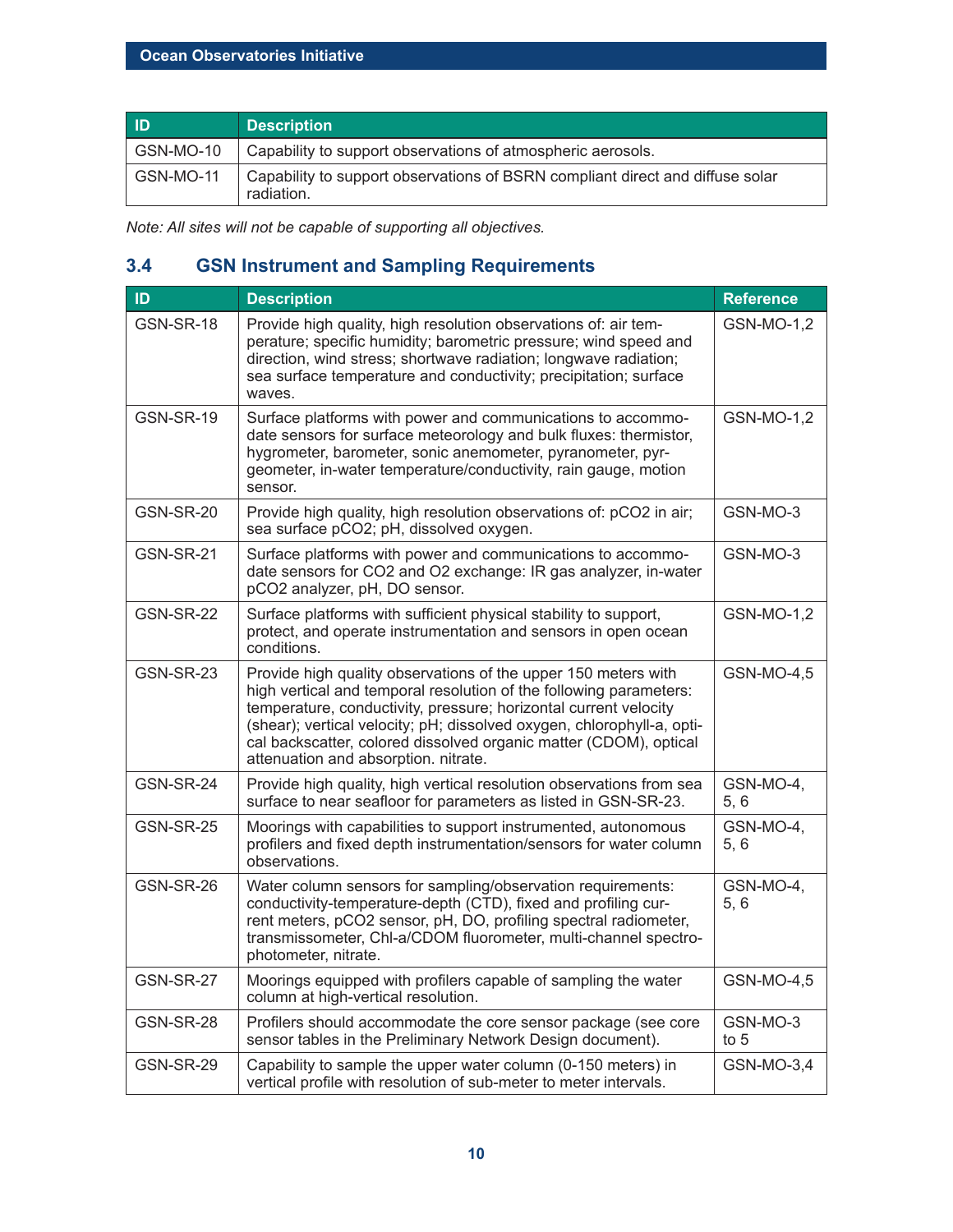| ID               | <b>Description</b>                                                                                                                                                                                                                                                                                                                                                                                            | <b>Reference</b>    |
|------------------|---------------------------------------------------------------------------------------------------------------------------------------------------------------------------------------------------------------------------------------------------------------------------------------------------------------------------------------------------------------------------------------------------------------|---------------------|
| GSN-SR-30        | Capability for multiple upper water column profiles per day (up to 8<br>profiles per day).                                                                                                                                                                                                                                                                                                                    | GSN-MO-3,4          |
| GSN-SR-31        | Capability to sample from the 150 meters to near seafloor at inter-<br>vals as small as meter to tens of meters.                                                                                                                                                                                                                                                                                              | GSN-MO-3<br>to $6$  |
| <b>GSN-SR-32</b> | Capability for multiple surface to bottom water column profiles<br>(maximum number is depth dependant).                                                                                                                                                                                                                                                                                                       | GSN-MO-3<br>to $6$  |
| <b>GSN-SR-33</b> | Capability to adjust profiling intervals and speeds throughout the<br>water column i.e., operate in sampling mode over smaller and/or<br>fixed depth intervals.                                                                                                                                                                                                                                               | GSN-MO-3<br>to $6$  |
| GSN-SR-34        | Two-way, near-real time communications, where possible, to<br>adjust sensor sampling rates and other sensor and instrument<br>parameters.                                                                                                                                                                                                                                                                     | GSN-MO-1<br>to 11   |
| <b>GSN-SR-35</b> | Accommodate and integrate instrumented mobile platforms such<br>as profilers and gliders into the design of fixed infrastructure.                                                                                                                                                                                                                                                                             | GSN-MO-2<br>to $6$  |
| GSN-SR-36        | Instrumented gliders with capability for 1-year deployments.                                                                                                                                                                                                                                                                                                                                                  | GSN-MO-4,5          |
| GSN-SR-37        | Moorings with benthic modules or nodes to supply power and<br>communication to seafloor instrumentation and sensors such as<br>seismometers, hydrophones, up-looking current meters.                                                                                                                                                                                                                          | GSN-MO-6<br>to $8$  |
| <b>GSN-SR-38</b> | Mooring or platform with the physical stability, power, and commu-<br>nications to accommodate future additions of air-sea sensors such<br>as: surface skimming sonars; upper mixed layer sonars; sensors<br>for aerosol scattering, absorption, optical particle counters, and<br>size distribution; phased array radar for atmospheric wind profiling;<br>nephelometers, LIDAR, BSRN compliant radiometers. | GSN-MO-2,<br>10, 11 |
| <b>GSN-SR-39</b> | Mooring or platform capability to support future instrumentation<br>and sensors, such as very low frequency acoustic sources, hydro-<br>phones, etc.                                                                                                                                                                                                                                                          | GSN-MO-7,9          |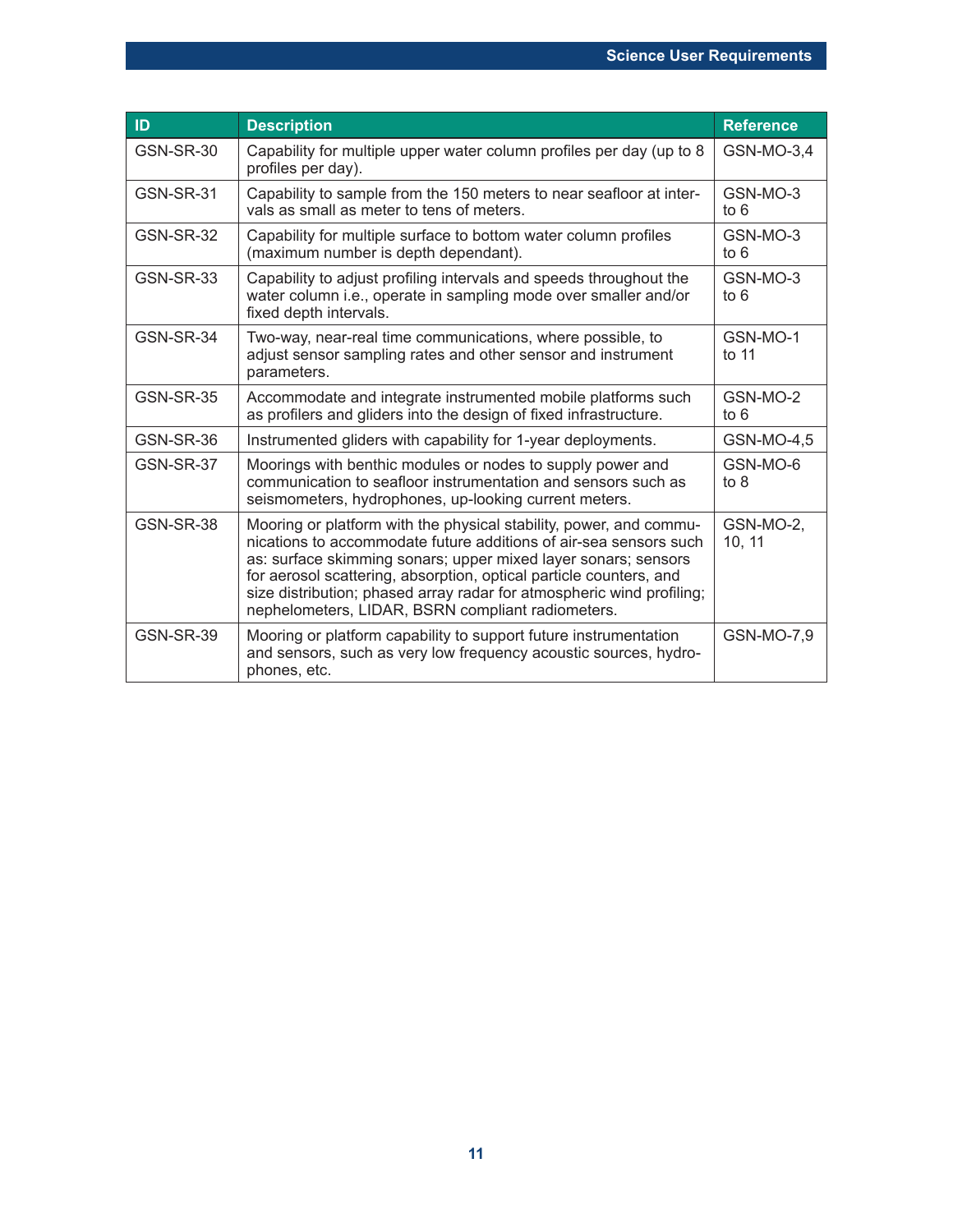## **4. Regional-Scale Nodes (RSN) Goal**

The Regional-Scale Nodes (RSN) will enable oceanic plate-scale studies of water column, seafloor, and sub-seafloor processes using high-powered, high-bandwidth instrument arrays cabled to shore. The science goals of the RSN are to support investigations into the structure of Earth's crust; the interaction of the Juan de Fuca Plate with its neighbors; geophysics of subduction zones and transform faults; seismicity, magmatism, and deformation across the Plate and Cascadia Subduction Zone; water, heat, and chemical fluxes of hydrothermal systems connecting the sub-seafloor with the water column above; gas hydrate formation and life in extreme environments; benthic ecosystems; ocean circulation, and current systems at gyre boundaries; turbulence and mixing; and biogeochemistry and ecosystem dynamics. The RSN will enable science at each node, and at the same time across all OOI nodes, connecting coastal scales to global scales in one network.

### **4.1 RSN Location Requirements**

Planning for a regional cabled observatory spanned a decade of effort, including ten workshops and meetings to define the many scientific and technical issues that could be addressed with a network of cabled sensors. An NSF-supported workshop held in 2003 considered the choice of location as a balance among science themes served and the logistical issues of the engineering, construction, and maintenance of a cabled observatory [see the *Regional Cabled Observatory Network of Networks* (RECONN) report, March 2004]. The Northeast Pacific in the region of the Juan de Fuca Plate was recommended as having the greatest potential benefit to broad research themes, to span coastal to global scales of observation, to link with other observing programs (e.g., NEPTUNE Canada, Earth-Scope), and favorable proximity to domestic ports to support operations. The requirements for location of node infrastructure are as follows:

| ID         | <b>Description</b>                                                                                                                                                                                                                                                                                                                                                                                                                                                               |
|------------|----------------------------------------------------------------------------------------------------------------------------------------------------------------------------------------------------------------------------------------------------------------------------------------------------------------------------------------------------------------------------------------------------------------------------------------------------------------------------------|
| RSN-L-1    | Node locations should be jointly optimized to serve multiple science topics and<br>themes, and maximize science return.                                                                                                                                                                                                                                                                                                                                                          |
| $RSM-L-2$  | Locate infrastructure at all major plate boundaries on the Juan de Fuca Plate to<br>support real-time observations of phenomena associated with gas hydrate forma-<br>tion, a transform plate boundary, a spreading ridge and active submarine volca-<br>noes, sub-seafloor biogeochemistry and hydrothermal processes, a subduction<br>zone, and mid-plate location suitable for measurements of stress propagation,<br>crustal scale hydrogeology, and intraplate deformation. |
| $RSN-L-3$  | Locate infrastructure to support surface to seafloor measurements of physical,<br>chemical and biological processes associated with the larger ocean circulation,<br>mixed layers at the surface and bottom, mixing associated with topography and<br>internal waves, and the eastern boundary current systems; the infrastructure shall<br>form a spatial array from which gradients and interior and boundary conditions can<br>be estimated.                                  |
| $RSM-I -4$ | Nodes located to form a spatial array linking the OOI coastal (Endurance Array),<br>North American (EarthScope), to global scale (Station Papa, other OOI global<br>sites, MARS, ALOHA, NEPTUNE Canada, etc.).                                                                                                                                                                                                                                                                   |
| RSN-L-5    | Primary nodes to be placed to ensure safest possible location for backbone infra-<br>structure to reach secondary nodes that maximize science return.                                                                                                                                                                                                                                                                                                                            |
| RSN-L-6    | Node locations to be consistent with prioritizations and justifications established<br>during the Conceptual Network Design process.                                                                                                                                                                                                                                                                                                                                             |
| $RSM-L-7$  | Locate Node N1 to provide access to Hydrate Ridge.                                                                                                                                                                                                                                                                                                                                                                                                                               |
| RSN-L-8    | Locate Node N2 to provide access to the Blanco Transform Fault.                                                                                                                                                                                                                                                                                                                                                                                                                  |
| RSN-L-9    | Locate Node N3 to provide access to Axial Volcano.                                                                                                                                                                                                                                                                                                                                                                                                                               |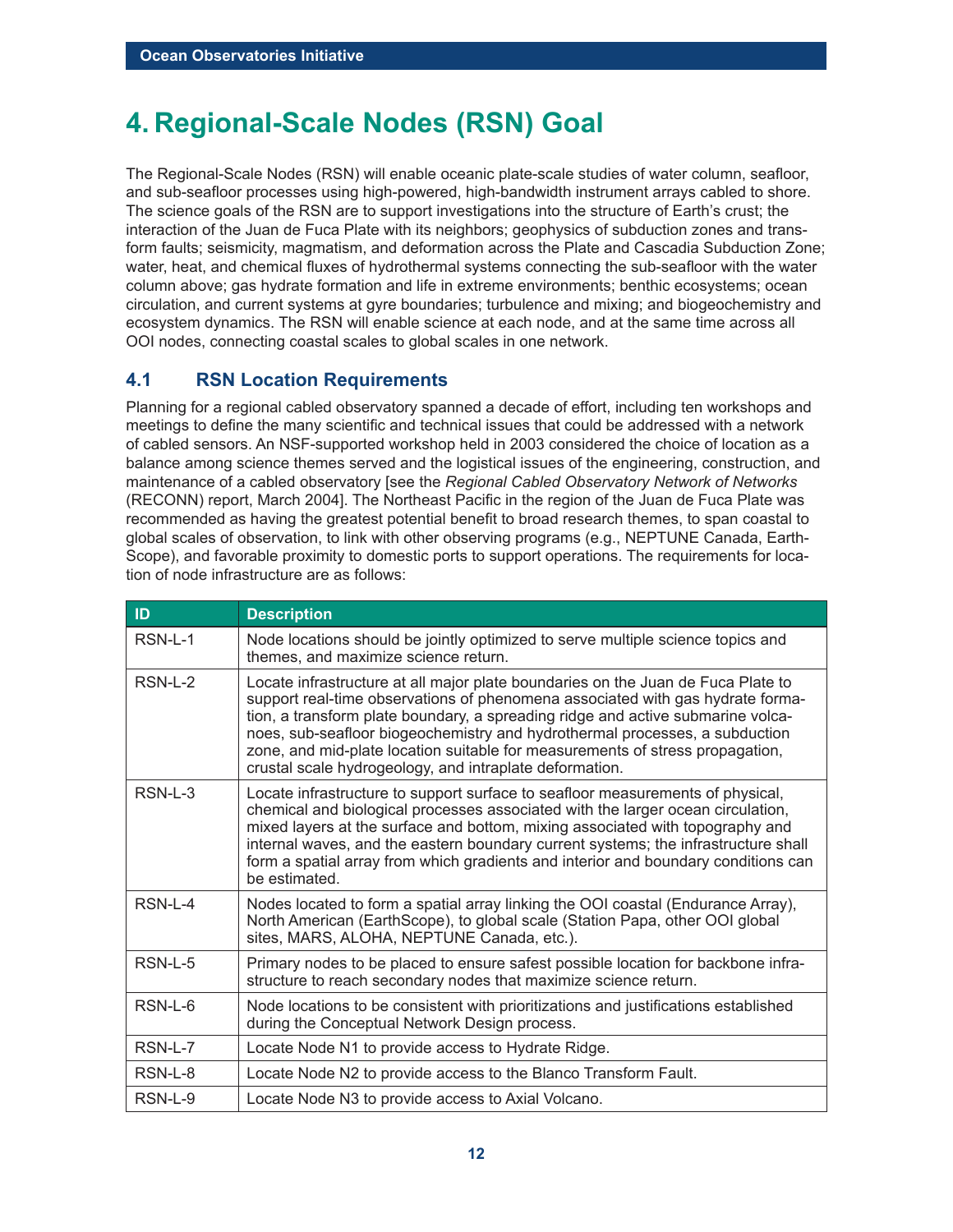| ID              | <b>Description</b>                                                                     |
|-----------------|----------------------------------------------------------------------------------------|
| <b>RSN-L-10</b> | Locate Node N4 to provide access to the Cascadia Subduction Zone.                      |
| <b>RSN-L-11</b> | Locate Node N5 to provide access to the mid-plate region of the Juan de Fuca<br>Plate. |

### **4.2 RSN General Science Requirements**

System-wide and RSN-specific general requirements are provided in the OOI System Requirements Document (SRD). In addition to RSN general requirements listed in the SRD, the following general science requirements also apply to the RSN:

| ID        | <b>Description</b>                                                                                                                                                                                                                                                   |
|-----------|----------------------------------------------------------------------------------------------------------------------------------------------------------------------------------------------------------------------------------------------------------------------|
| RSN-SR-1  | The RSN primary nodes will have the capability to support power, data transmis-<br>sion, and timing requirements for designated core sensors (see core sensor tables<br>in the Preliminary Network Design document) and for future sensors and instru-<br>mentation. |
| RSN-SR-2  | The system must accommodate continuous data transmission from sensors and<br>2-way, real-time communication for sensor control.                                                                                                                                      |
| RSN-SR-3  | System capability for bi-directional communication and dynamic command/control<br>among sensors, users, and operators.                                                                                                                                               |
| RSN-SR-4  | The system must be able to dynamically allocate limited resources (e.g., power)<br>taking into account science policy and priorities.                                                                                                                                |
| RSN-SR-5  | The operational status of the RSN shall be logged and publicly available.                                                                                                                                                                                            |
| RSN-SR-6  | Data and associated metadata will be available consistent with the OOI Network<br>Data Policy.                                                                                                                                                                       |
| RSN-SR-7  | Minimize latency throughout the network to enable robotic control and timely re-<br>sponse.                                                                                                                                                                          |
| RSN-SR-8  | Precise and accurate time shall be served to support all sensors including wave-<br>based sensing methods (e.g., seismic, acoustic, and electromagnetic) as well as<br>for extending communications and navigation infrastructure.                                   |
| RSN-SR-9  | RSN infrastructure noise levels (acoustic, electric, and magnetic) shall be fully<br>characterized, documented, and publicly available.                                                                                                                              |
| RSN-SR-10 | Sensors to be deployed so as to minimize interference among sensors.                                                                                                                                                                                                 |
| RSN-SR-11 | Calibration of RSN core sensors will be maintained with explicit documentation on<br>procedure, schedule, and evaluation.                                                                                                                                            |
| RSN-SR-12 | Sensors will be serviced or replaced on schedules so that data gaps are mini-<br>mized.                                                                                                                                                                              |
| RSN-SR-13 | Sensors and assemblies, and less reliable infrastructure (e.g., mechanical devices)<br>will be constructed and installed so as to minimize interference with the system or<br>other sensors during deployment, servicing, and replacement.                           |
| RSN-SR-14 | Capability to disconnect and isolate instruments, sensors, and extension interfaces<br>from power, communications, and time distribution systems.                                                                                                                    |
| RSN-SR-15 | Geotechnical properties of the sediments at each RSN location shall be publically<br>available.                                                                                                                                                                      |
| RSN-SR-16 | The RSN will have the ability to accommodate expansion of the network infra-<br>structure (e.g., additional science nodes, junction boxes, extension cables, water<br>column moorings, mobile platforms) over its operational life.                                  |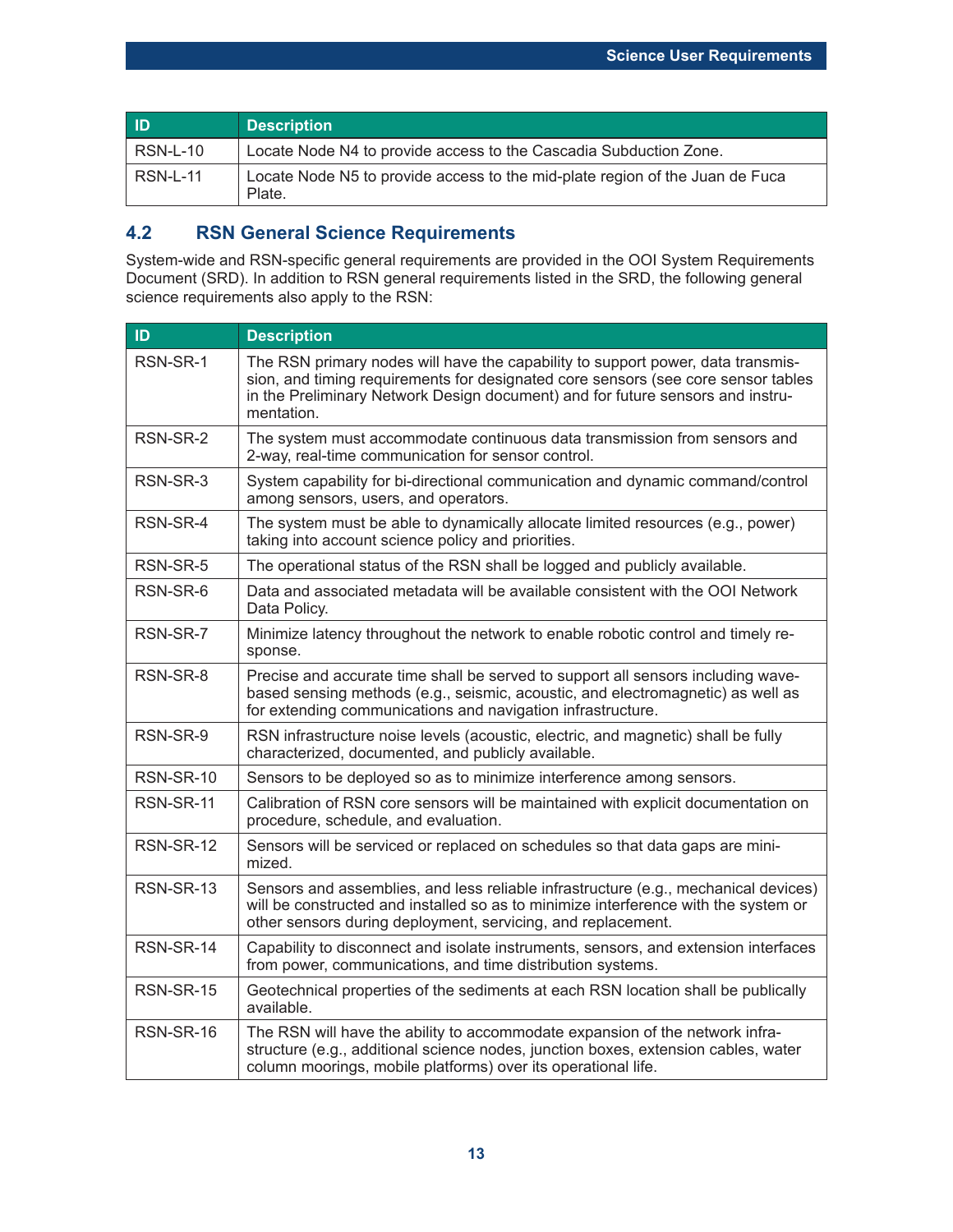| <b>ID</b> | <b>Description</b>                                                                                                                                                                                 |
|-----------|----------------------------------------------------------------------------------------------------------------------------------------------------------------------------------------------------|
| RSN-SR-17 | The RSN will have the ability to accommodate additions to the sensor suite at any<br>node location over the operational life.                                                                      |
| RSN-SR-18 | The RSN must operate to allocate power appropriate to instrumentation and sen-<br>sor requirements, and minimize downtime and impact to the network caused by<br>sensor or infrastructure failure. |
| RSN-SR-19 | Schedules for planned maintenance that affects user instruments or data streams<br>shall be available to instruments and users in a timely fashion.                                                |
| RSN-SR-20 | The projected duration of downtime during maintenance operations shall be avail-<br>able to instruments and users in a timely fashion.                                                             |
| RSN-SR-21 | The RSN will manage the acoustic and electromagnetic spectrum of the infrastruc-<br>ture and sensors with respect to potential interferences, with guidance from the<br>advisory structure.        |

## **4.3 RSN Measurement Objectives**

| ID.       | <b>Description</b>                                                                                                                                                                                                                                                                                                  |
|-----------|---------------------------------------------------------------------------------------------------------------------------------------------------------------------------------------------------------------------------------------------------------------------------------------------------------------------|
|           |                                                                                                                                                                                                                                                                                                                     |
| RSN-MO-1  | Capability to detect and measure phenomena such as: volcanic tremor, seismic<br>events, slow tremor, strong motion, pressure changes, and tidal perturbations.                                                                                                                                                      |
| RSN-MO-2  | Measure temporal and spatial scales of seismic activity and impacts to crustal<br>hydrology; collect observations to understand the nature and causes of intraplate<br>deformation; measure temporal and spatial scales of sub-seafloor hydrology and<br>pressure transients, anisotropy, velocity and attenuation. |
| RSN-MO-3  | Measure the spatial and temporal variability of temperature, chemistry, hydrother-<br>mal and pore fluid flow in subsurface, black smoker, cold seep, and plume environ-<br>ments.                                                                                                                                  |
| RSN-MO-4  | Provide observations of gas hydrate formation/dissolution, bubble formation, com-<br>paction, compression, tidal loading, thermal perturbations, lithification, carbonate<br>formation, and exchange.                                                                                                               |
| RSN-MO-5  | Provide capability to support visual observations of macrofaunal community distri-<br>bution in seep and vent environments.                                                                                                                                                                                         |
| RSN-MO-6  | Provide for future capability to support observations of the composition and con-<br>centration of microbial material in subsurface, vent, pore fluid, seep, and plume<br>environments.                                                                                                                             |
| RSN-MO-7  | Provide the regional seismic measurements that complement on-shore seismic ar-<br>rays as well as on a larger scale the global seismic network.                                                                                                                                                                     |
| RSN-MO-8  | Provide measurements of turbulent mixing and exchange of heat, gases, and par-<br>ticulate and dissolved materials from sea surface to seafloor.                                                                                                                                                                    |
| RSN-MO-9  | Measure turbulent mixing at the water-seafloor boundary in areas of rough topog-<br>raphy and up through the water column.                                                                                                                                                                                          |
| RSN-MO-10 | Time series observations of structure and dynamics of physical and biological<br>properties in the mixed layer and upper ocean.                                                                                                                                                                                     |
| RSN-MO-11 | Observe the meso- and larger-scale structure and dynamics in the RSN area,<br>bridging spatial and temporal scales between coastal and global scales for the<br>science themes of Climate Variability and Carbon Cycling, and Ocean Circulation,<br>Mixing, and Ecosystems.                                         |
| RSN-MO-12 | Observe nekton (i.e., fish and marine mammals) and measure abundance, species<br>classification, and biomass flux.                                                                                                                                                                                                  |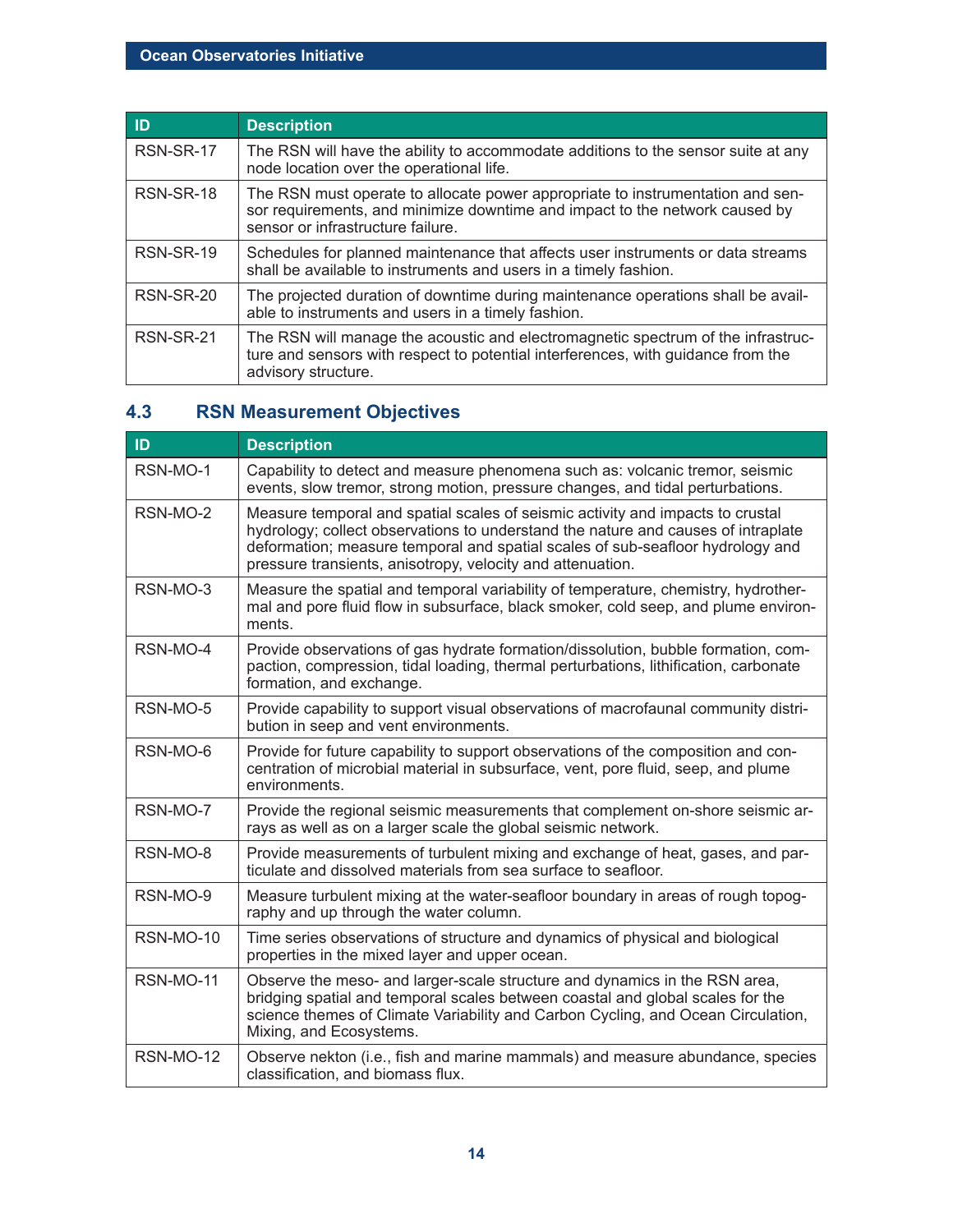| ID        | <b>Description</b>                                                                                                                                                                                                                                                                                                        |
|-----------|---------------------------------------------------------------------------------------------------------------------------------------------------------------------------------------------------------------------------------------------------------------------------------------------------------------------------|
| RSN-MO-13 | Time series observations of surface to near seafloor distribution and variability of<br>standard hydrographic properties, currents, mixing, and biogeochemical param-<br>eters such as carbon, other particulate and dissolved materials, optical properties,<br>estimated phytoplankton biomass, and primary production. |
| RSN-MO-14 | Observations of bottom boundary layer dynamics, currents, dissolved properties,<br>community respiration, suspended particulate characteristics.                                                                                                                                                                          |

## **4.4 RSN Instrument and Sampling Requirements**

| ID               | <b>Description</b>                                                                                                                                                                                                                                                                                               | <b>Reference</b>                     |
|------------------|------------------------------------------------------------------------------------------------------------------------------------------------------------------------------------------------------------------------------------------------------------------------------------------------------------------|--------------------------------------|
| <b>RSN-SR-22</b> | Core sensors to be located appropriately to monitor local and<br>regional seismicity, harmonic tremor, inflation/deflation at spread-<br>ing centers, tidal pressure, differential pressure, sub-seafloor<br>pressure, and impacts of local currents and ocean temperature on<br>seismic signals.                | RSN-MO-1,<br>2, 4                    |
| <b>RSN-SR-23</b> | Data acquisition must be low noise, high bandwidth, and have an<br>accurate time base.                                                                                                                                                                                                                           | RSN-MO-1,<br>2,3,4,5,6,7             |
| RSN-SR-24        | The system must accommodate observations on temporal scales<br>of milliseconds to years, up to decades.                                                                                                                                                                                                          | RSN-MO-1,<br>2, 3, 4, 5, 6, 7        |
| RSN-SR-25        | Sensor deployment must be at sites of active venting and hydrate<br>formation and seepage.                                                                                                                                                                                                                       | RSN-MO-2,<br>3,4,5,6                 |
| RSN-SR-26        | Water column profiling capability for temperature, salinity, pres-<br>sure, currents, dissolved gases at N1 and N3; capability to support<br>full water column sampling at all primary nodes.                                                                                                                    | RSN-MO-3,<br>4, 6                    |
| RSN-SR-27        | Capability to support downhole observations.                                                                                                                                                                                                                                                                     | RSN-MO-1,<br>2,4                     |
| RSN-SR-28        | To obtain a plate scale distribution of seismometers, broadband<br>seismometers must be placed at all major plate boundaries: sub-<br>duction zone, transform fault, spreading center.                                                                                                                           | RSN-MO-1,<br>2, 7                    |
| RSN-SR-29        | The system will provide at least millisecond timing for broadband<br>sensors.                                                                                                                                                                                                                                    | RSN-MO-1,<br>2, 7                    |
| RSN-SR-30        | The system will provide timing of 0.1 millisecond to local seismic<br>arrays.                                                                                                                                                                                                                                    | RSN-MO-1,<br>2, 7                    |
| RSN-SR-31        | Current meters to be placed adjacent to broadband sensors to<br>evaluate possible noise resulting from current flow.                                                                                                                                                                                             | RSN-MO-1,<br>2, 3, 4                 |
| RSN-SR-32        | Bottom pressure sensors shall be deployed adjacent to the broad-<br>band sensors to allow impacts of tidal forcing to be determined on<br>the seismic record.                                                                                                                                                    | RSN-MO-1,<br>2, 7                    |
| RSN-SR-33        | The RSN will have the capability to accommodate mobile plat-<br>forms (AUVs, gliders, floats).                                                                                                                                                                                                                   | RSN-MO-3,<br>4, 6, 10, 11,<br>13     |
| RSN-SR-34        | Water column moorings at primary nodes (initially at N1 and N3)<br>supporting fixed instruments and instrumented profilers with ca-<br>pability to provide real-time data streams from core sensors (see<br>core sensor tables in the Preliminary Network Design document)<br>from sea surface to near-seafloor. | RSN-MO-8,<br>9, 10, 11, 12,<br>13,14 |
| <b>RSN-SR-35</b> | Adjustable sampling intervals over vertical resolutions of centime-<br>ter to tens of meters.                                                                                                                                                                                                                    | RSN-MO-8,<br>9, 10, 11, 13, 14       |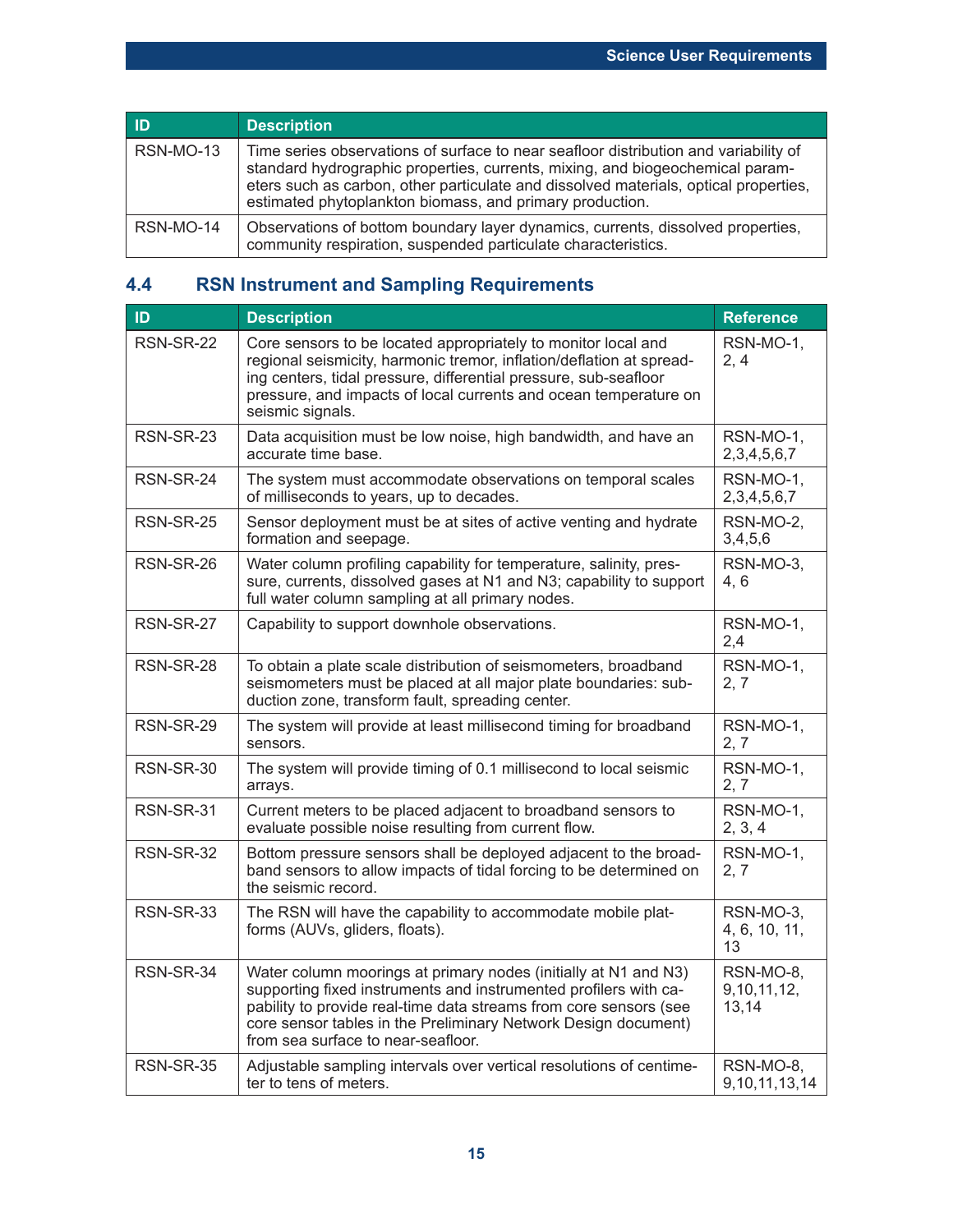| ID        | <b>Description</b>                                                                                                                                                                                                                                                                                                                                                                                              | <b>Reference</b>                      |
|-----------|-----------------------------------------------------------------------------------------------------------------------------------------------------------------------------------------------------------------------------------------------------------------------------------------------------------------------------------------------------------------------------------------------------------------|---------------------------------------|
| RSN-SR-36 | Ability to control profiling intervals and speeds over variable<br>depths.                                                                                                                                                                                                                                                                                                                                      | RSN-MO-8,<br>9, 10, 11, 13, 14        |
| RSN-SR-37 | Water column moorings must support a variety of sensors to mea-<br>sure water velocity and density, temperature and salinity, dissolved<br>gases, biogeochemical and bio-optical properties, and nekton.                                                                                                                                                                                                        | RSN-MO-8,<br>9, 10, 11, 12,<br>13, 14 |
| RSN-SR-38 | Robust long-lived bottom instrument packages at all nodes to<br>determine gravest vertical modes (i.e., barotropic velocity and 1st<br>baroclinic mode) and gradients, ambient sound for multiple pur-<br>poses, as well as local turbulence measurements.                                                                                                                                                      | RSN-MO-8,<br>9, 11, 13                |
| RSN-SR-39 | Specific locations of moorings and bottom packages at each node<br>shall be based on specific science objectives and detailed analysis<br>of local and surrounding bathymetry. Locations at each primary<br>and secondary node will be reserved for a future surface mooring<br>and an additional bottom package.                                                                                               | RSN-MO-8,<br>9, 10, 11, 12,<br>13, 14 |
| RSN-SR-40 | Capability to acquire observations at frequencies of seconds to<br>hours, for periods ranging from hours to decades.                                                                                                                                                                                                                                                                                            | RSN-MO-8,<br>9, 10, 11, 12,<br>13, 14 |
| RSN-SR-41 | Sensor packages and sampling with sufficient similarity to provide<br>data continuity with the Coastal Endurance Array, Global node<br>Station Papa, and other Global nodes.                                                                                                                                                                                                                                    | RSN-MO-8,<br>9, 10, 11, 13, 14        |
| RSN-SR-42 | Provide the expansion capability necessary to support additional<br>future sensors and platforms, with provision for the necessary me-<br>chanical mounting, electrical power, communications, and precise<br>timing signals. This includes fixed sensors on the moorings and<br>bottom packages, modified profilers/winches (more capacity and/<br>or speed), and remotely controlled and autonomous vehicles. | RSN-MO-8,<br>9, 10, 11, 12,<br>13, 14 |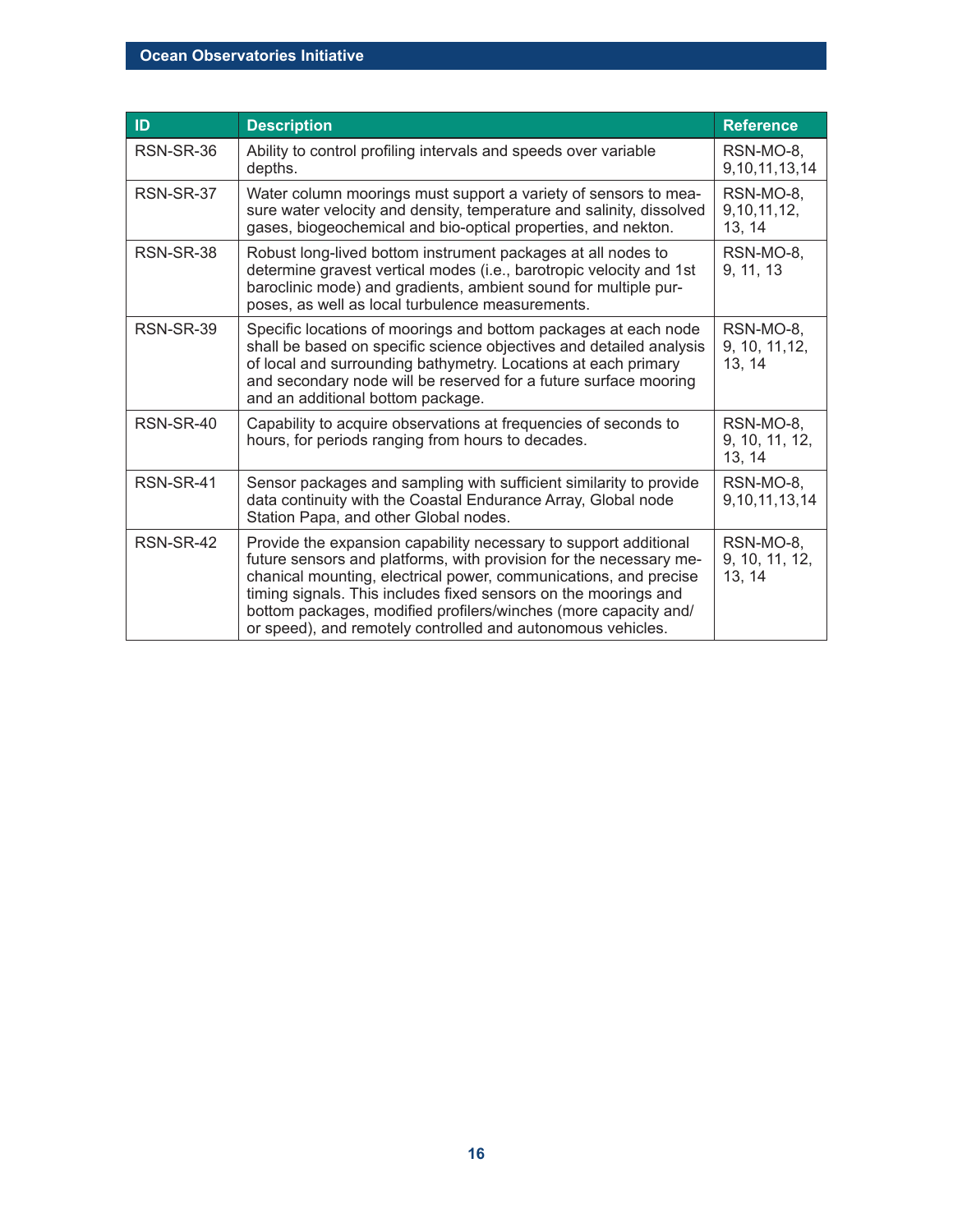## **5. Cyberinfrastructure (CI) Goal**

The OOI Cyberinfrastructure (CI) will be the backbone linking the broadly distributed, multi-scale network of observing assets (i.e., the physical infrastructure elements, sensors, and data) into an integrated coherent system of systems. The OOI CI will enable anyone—scientist, engineer, or educator—to have access to two-way interactivity, command and control, and resources (e.g., instruments, sensors, near-real-time data, historic data archives). The CI will permit mediation among different protocols, data streams, and derived data products. In accordance with the OOI data policy, calibrated and quality-controlled data will be made publicly available with minimal delay.

### **5.1 CI User Requirements**

Refer to the OOI System Requirements Document (SRD) for system-wide and CI-specific general requirements. In addition to CI system requirements listed in the SRD, the following user requirements also apply to the CI:

| ID       | <b>Description</b>                                                                                                                                                                                                                                                                                                                                                                                                                                                                                                                                                                                              |
|----------|-----------------------------------------------------------------------------------------------------------------------------------------------------------------------------------------------------------------------------------------------------------------------------------------------------------------------------------------------------------------------------------------------------------------------------------------------------------------------------------------------------------------------------------------------------------------------------------------------------------------|
| $CI-U-1$ | The CI shall support distributed resources and actors.<br>A resource is any entity associated with an observatory that provides capability,<br>and includes instruments, data, workflows, networks and more. An actor is an<br>entity external to an observatory that interacts with it, and may be a scientist or a<br>machine.                                                                                                                                                                                                                                                                                |
| $Cl-U-2$ | CI source code developed by the CIIO shall be publicly available.<br>The CI will be based on open software and standards to the maximum extent pos-<br>sible.                                                                                                                                                                                                                                                                                                                                                                                                                                                   |
| $CI-U-3$ | The CI shall support real time, guaranteed delivery, pull mode, streaming and reg-<br>ister to receive communication capabilities.<br>Real time means minimum delay commensurate with latency on the channel.<br>Guaranteed delivery means storage of a message until an acknowledgement<br>receipt is received. Pull mode means storage of a message pending receipt of an<br>explicit request for it. Streaming means an asynchronous, continuous format. Reg-<br>ister to receive means that a given actor or resource must explicitly ask to receive<br>a given stream, at which point it is sent directly. |
| $Cl-U-4$ | The CI shall facilitate the translation between specified message formats.<br>The needs specificity to scope the requirement. OPeNDAP and NetCDF are<br>obvious candidates. This requirement encompasses the provision of documented<br>connectors to allow a user to provide transformer code to handle user-specified<br>message formats.                                                                                                                                                                                                                                                                     |
| $CI-U-5$ | The CI shall provide for the sharing of resources subject to specified policies.<br>The policies will be set by the OOI operators, and are constrained by resource<br>providers and external entities such as the Navy.                                                                                                                                                                                                                                                                                                                                                                                         |
| $CI-U-6$ | The resource catalog shall include information about physical samples.<br>Physical samples means biological, chemical or geological samples retrieved from<br>the seafloor or water column. This implicitly contains the requirement that meta-<br>data be associated with physical samples.                                                                                                                                                                                                                                                                                                                    |
| $CI-U-7$ | The CI shall support links to non-OOI resource catalogs and metadata.                                                                                                                                                                                                                                                                                                                                                                                                                                                                                                                                           |
| $CI-U-8$ | The CI shall provide a standard set of tools to compose and execute processes.                                                                                                                                                                                                                                                                                                                                                                                                                                                                                                                                  |
| $CI-U-9$ | The CI shall facilitate the integration of multiple data streams or data sets into a<br>single stream or set, including elimination of redundant entries.                                                                                                                                                                                                                                                                                                                                                                                                                                                       |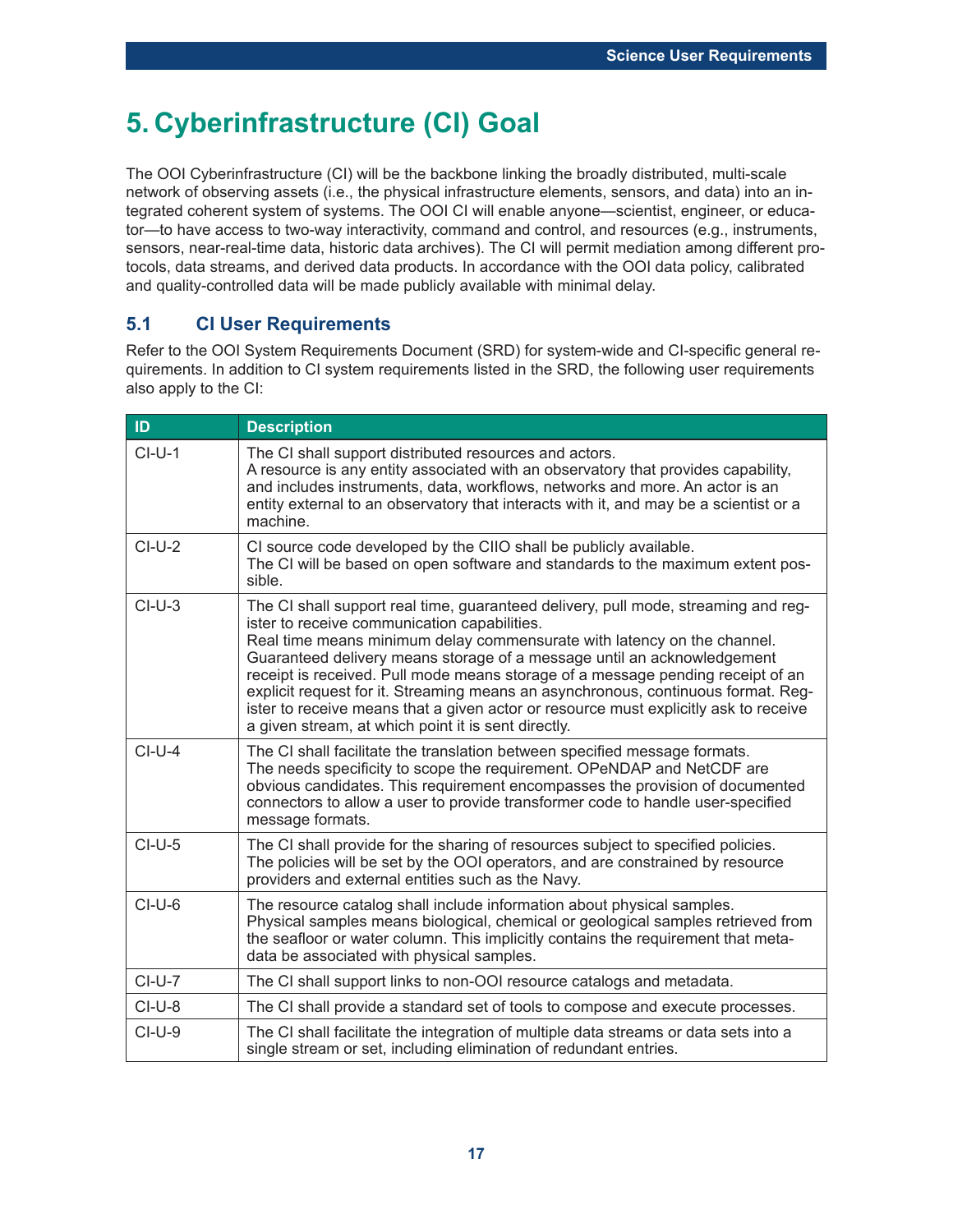| ID        | <b>Description</b>                                                                                                                                                                                                                                                                                                                                                                                                                                                                                                                                                                                                                                                                                                                                                                                                                                                                                                                                                                                                                                                                            |
|-----------|-----------------------------------------------------------------------------------------------------------------------------------------------------------------------------------------------------------------------------------------------------------------------------------------------------------------------------------------------------------------------------------------------------------------------------------------------------------------------------------------------------------------------------------------------------------------------------------------------------------------------------------------------------------------------------------------------------------------------------------------------------------------------------------------------------------------------------------------------------------------------------------------------------------------------------------------------------------------------------------------------------------------------------------------------------------------------------------------------|
| $CI-U-10$ | The CI shall facilitate offline operation.<br>Users should be able to interact with the CI on a regular basis without the obliga-<br>tion to be always connected and online. This for instance includes batch data<br>stream update and download for subscribed data resources. This also includes<br>data caching and buffering while either a resource or the connected user/applica-<br>tion is offline.                                                                                                                                                                                                                                                                                                                                                                                                                                                                                                                                                                                                                                                                                   |
| CI-U-11   | The CI shall facilitate adding new resources and applications.<br>New proposals and grants lead to new/updated hardware in existing observatories<br>as well as to new observatories. The CI should be flexibly extensible with such<br>resources.                                                                                                                                                                                                                                                                                                                                                                                                                                                                                                                                                                                                                                                                                                                                                                                                                                            |
| $CI-U-12$ | The CI shall provide resource-data connectors (analogous to APIs) to CI services.<br>RSDs are required by external user applications that interact with CI services and<br>provide user/organization specific extensions to common CI services and function-<br>ality.                                                                                                                                                                                                                                                                                                                                                                                                                                                                                                                                                                                                                                                                                                                                                                                                                        |
| $CI-U-13$ | The CI shall provide synoptic time throughout the OOI observatories.                                                                                                                                                                                                                                                                                                                                                                                                                                                                                                                                                                                                                                                                                                                                                                                                                                                                                                                                                                                                                          |
| $CI-U-14$ | The CI shall provide a catalog for all resources under CI governance.                                                                                                                                                                                                                                                                                                                                                                                                                                                                                                                                                                                                                                                                                                                                                                                                                                                                                                                                                                                                                         |
| $CI-U-15$ | The CI shall provide the capability to discover all resources based on provided<br>selection criteria.<br>Selection criteria applies to resource descriptions, meta-data, parameters, location,<br>observatory, etc. Discovery includes resources connected to the OOI observato-<br>ries, as well as user provided electronic and data resources.                                                                                                                                                                                                                                                                                                                                                                                                                                                                                                                                                                                                                                                                                                                                            |
| $CI-U-16$ | The CI shall provide unique identification for resources, including data streams and<br>data sets.                                                                                                                                                                                                                                                                                                                                                                                                                                                                                                                                                                                                                                                                                                                                                                                                                                                                                                                                                                                            |
| CI-U-17   | The CI shall provide pointers from entries in the resource catalog to the resource<br>subject.                                                                                                                                                                                                                                                                                                                                                                                                                                                                                                                                                                                                                                                                                                                                                                                                                                                                                                                                                                                                |
| $CI-U-18$ | The CI shall provide pointers from entries in the resource catalog to their associ-<br>ated metdata.                                                                                                                                                                                                                                                                                                                                                                                                                                                                                                                                                                                                                                                                                                                                                                                                                                                                                                                                                                                          |
| CI-U-19   | The CI shall bind metadata to all resources connected to an OOI observatory from<br>inception to removal.<br>This is a cradle-to-grave requirement to associate metadata with resources, but<br>does not specify the metadata format or content.                                                                                                                                                                                                                                                                                                                                                                                                                                                                                                                                                                                                                                                                                                                                                                                                                                              |
| CI-U-20   | The CI shall incorporate information on citation and correspondence of resources<br>into the bound resource metadata.<br>Citation means statements about the use (including its outcome) of a given re-<br>source by another resource or actor. Correspondence means a statement of as-<br>sociation between two or more resources.                                                                                                                                                                                                                                                                                                                                                                                                                                                                                                                                                                                                                                                                                                                                                           |
| $CI-U-21$ | OOI-standard metadata shall include, but not be limited to, a complete description<br>of behaviors, content, syntax, semantics, provenance, quality, context and lineage.<br>Metadata standards will be externally imposed since the OOI is federally funded,<br>but the OOI standard will probably need to go beyond them. Behaviors means<br>the inherent characteristics of a resource (e.g., the range of sample rates that an<br>instrument is capable of). Content means the characteristics of any externally-<br>presented information provided by a resource (e.g., what an intrument measures,<br>including calibration information). Syntax means a model for the resource content<br>based on structure. Semantic means a model for the resource content based on<br>meaning. Provenance means origin. Quality means information on the QA/QC<br>status of a resource. Context means information about resource usage (e.g, the<br>geographic location of an instrument). Lineage means information about the evolu-<br>tion of a resource (e.g, versioning of data due to QA/QC. |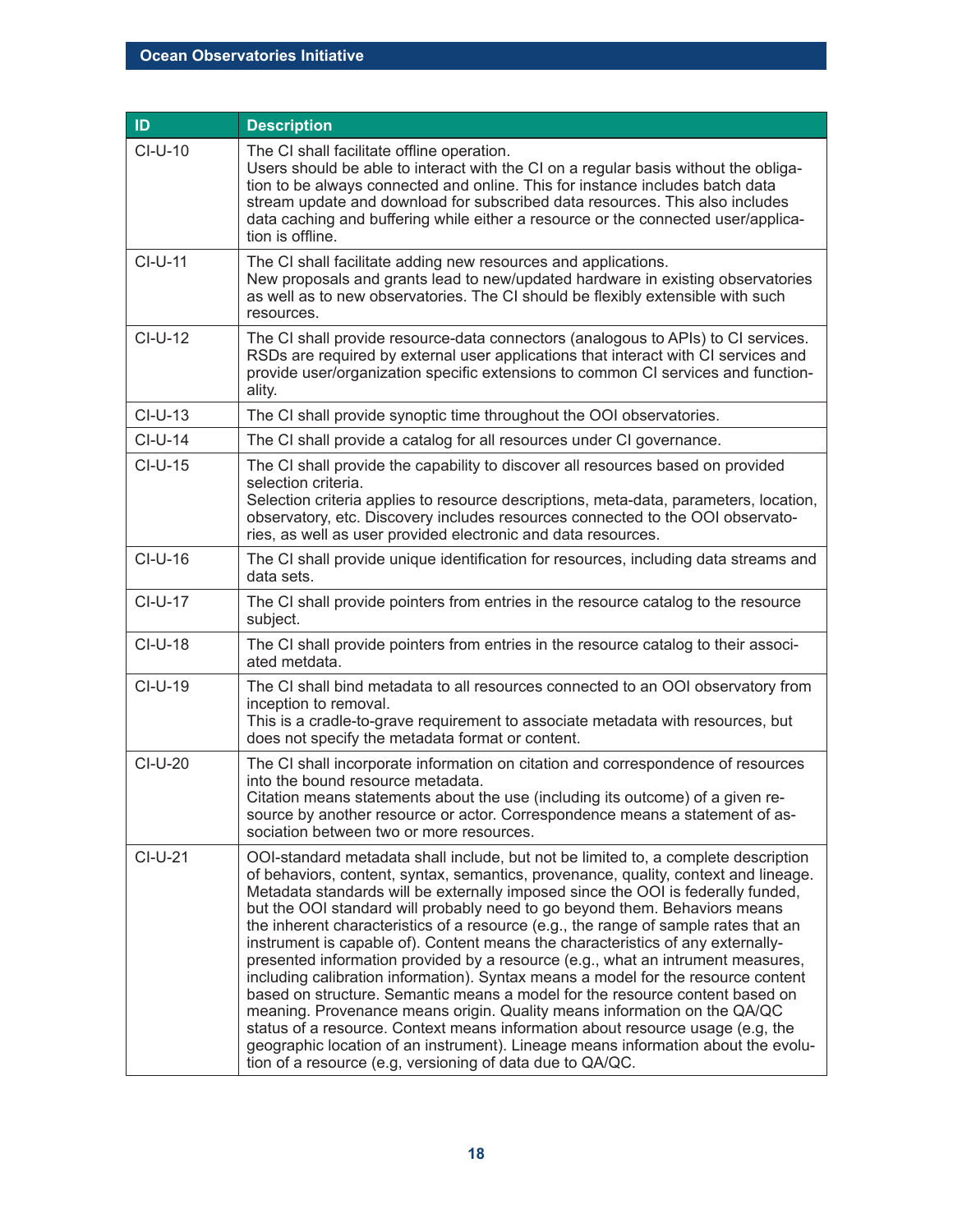| ID             | <b>Description</b>                                                                                                                                                                                                                                                                                                                                                                                   |
|----------------|------------------------------------------------------------------------------------------------------------------------------------------------------------------------------------------------------------------------------------------------------------------------------------------------------------------------------------------------------------------------------------------------------|
| CI-U-22        | The CI shall relate different data streams that are based on the same source data.<br>It should be possible to identify different data streams that are based on the same<br>instrument source data with possible but not necessary differences in sampling<br>rate, quality of service parameters, meta-data annotations or post-processing algo-<br>rithms applied.                                |
| CI-U-23        | The CI shall offer data stream subscribers fallback options with similar data in case<br>of original data stream unavailability.<br>In case of temporary or permanent unavailability of the subscribed original data<br>streams, the CI should offer data alternatives which are based on the same source<br>data. If desired by the user, this fallback could be transparent.                       |
| CI-U-24        | All data or data products associated with an OOI observatory shall be archivable.<br>Whether or not to archive a given data set is a policy decision of the OOI operators<br>that may be driven by economics.                                                                                                                                                                                        |
| CI-U-25        | The CI shall facilitate the archival of versioned data.<br>Versioning may occur due to changes in QA/QC state.                                                                                                                                                                                                                                                                                       |
| CI-U-26        | The CI shall verify the accuracy of archived data throughout the OOI life cycle.<br>This encompasses the requirement to verify that archived data accurately reflect<br>the original, and that archived data are protected from loss due to media degrada-<br>tion or technology change.                                                                                                             |
| CI-U-27        | The CI shall ensure that archived data are up to date.<br>This encompasses the requirement to make sure that the latest version of data is<br>archived.                                                                                                                                                                                                                                              |
| <b>CI-U-28</b> | The CI shall support notification of changes in resource state.<br>State means behaviors or characteristics that persist (e.g., whether an instrument<br>is on- or off-line, or changes in QA/QC state for archived data). Notification applies<br>to subscribers of data streams.                                                                                                                   |
| CI-U-29        | The CI shall facilitate publication of processed data streams as new data streams<br>This includes data streams containing filtered, processed, aggregated data as well<br>as model computation and simulation output. Such computed data streams should<br>be treated similar to source data streams and have similar properties, including<br>unique identification, catalog entry, meta-data etc. |
| CI-U-30        | The CI shall provide subscription facilities to data streams.<br>This includes data streams containing unprocessed source data as well as pro-<br>cessed and aggregated data.                                                                                                                                                                                                                        |
| CI-U-31        | The CI shall provide time zone conversion capabilities for subscribed data resourc-<br>es.<br>Timed data in data streams should be automatically converted to users' preferred<br>time zone if so desired.                                                                                                                                                                                           |
| CI-U-32        | The CI shall provide resource access statistics<br>The CI should keep track of resource access and usage and provide statistics<br>based on this collected data to interested parties as data stream or on request.                                                                                                                                                                                  |
| CI-U-33        | The CI shall provide data manipulation services including, but not necessarily lim-<br>ited to, re-projection, re-gridding, sub-setting, averaging, filtering, and scaling.                                                                                                                                                                                                                          |
| $CI-U-34$      | The CI shall provide event triggered data services.                                                                                                                                                                                                                                                                                                                                                  |
| CI-U-35        | The CI shall provide services to launch workflows in response to events.                                                                                                                                                                                                                                                                                                                             |
| $CI-U-36$      | The CI shall facilitate the integration of multiple data streams or data sets into a<br>single stream or set, including elimination of redundant entries.                                                                                                                                                                                                                                            |
| CI-U-37        | The CI shall provide web-based user interfaces.<br>This should include a portal into the CI, and hence into the OOI observatories.                                                                                                                                                                                                                                                                   |